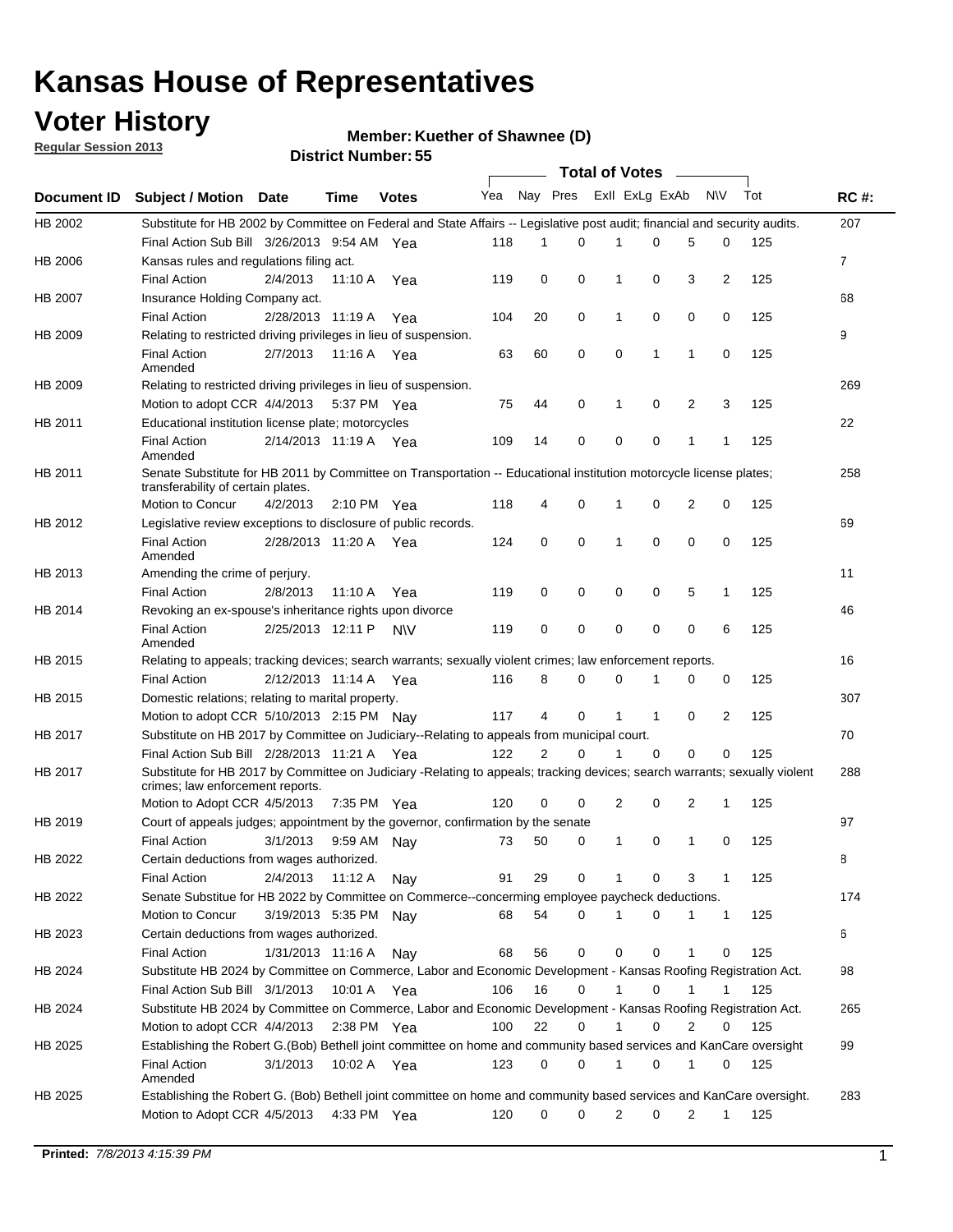## **Voter History**

**Member: Kuether of Shawnee (D)** 

**Regular Session 2013**

|             |                                                                                                                                                                                                                                                       |                       |         |              |     |                | <b>Total of Votes</b> |   |                |                |           |     |             |
|-------------|-------------------------------------------------------------------------------------------------------------------------------------------------------------------------------------------------------------------------------------------------------|-----------------------|---------|--------------|-----|----------------|-----------------------|---|----------------|----------------|-----------|-----|-------------|
| Document ID | <b>Subject / Motion Date</b>                                                                                                                                                                                                                          |                       | Time    | <b>Votes</b> | Yea | Nay Pres       |                       |   | Exll ExLg ExAb |                | <b>NV</b> | Tot | <b>RC#:</b> |
| HB 2028     | Providing for venue in Shawnee County District Court in certain forfeiture proceedings                                                                                                                                                                |                       |         |              |     |                |                       |   |                |                |           |     | 12          |
|             | <b>Final Action</b><br>Amended                                                                                                                                                                                                                        | 2/8/2013              |         | 11:12 A Yea  | 119 | 1              | $\Omega$              | 0 | 0              | 5              | 0         | 125 |             |
| HB 2028     | Providing for venue in Shawnee County District Court in certain forfeiture proceedings<br>Motion to Concur                                                                                                                                            | 3/25/2013 9:36 AM Yea |         |              | 120 | 0              | 0                     | 2 | 0              | 2              | 1         | 125 | 199         |
| HB 2030     | Creating wounded warrior deer hunting permits for injured combat veterans.                                                                                                                                                                            |                       |         |              |     |                |                       |   |                |                |           |     | 25          |
|             | <b>Final Action</b><br>Amended                                                                                                                                                                                                                        | 2/15/2013 11:16 A     |         | Yea          | 115 | 0              | 0                     | 2 | $\overline{2}$ | 3              | 3         | 125 |             |
| HB 2033     | Concerning the regulation of knives                                                                                                                                                                                                                   |                       |         |              |     |                |                       |   |                |                |           |     | 143         |
|             | <b>Final Action</b>                                                                                                                                                                                                                                   | 3/7/2013              | 12:12 P | Nav          | 93  | 28             | 0                     | 1 | 0              | 3              | 0         | 125 |             |
| HB 2033     | Concerning the regulation of knives.                                                                                                                                                                                                                  |                       |         |              |     |                |                       |   |                |                |           |     | 270         |
|             | Motion to adopt CCR 4/4/2013                                                                                                                                                                                                                          |                       | 5:43 PM | Nav          | 95  | 26             | 0                     |   | 0              | 3              | 0         | 125 |             |
| HB 2034     | Human trafficking; crimes of commercial sexual exploitation of a child, selling sexual relations, promoting the sale of sexual<br>relations and buying sexual relations; children in need of care; staff secure faciliies.                            |                       |         |              |     |                |                       |   |                |                |           |     | 17          |
|             | <b>Final Action</b><br>Amended                                                                                                                                                                                                                        | 2/12/2013 11:16 A Yea |         |              | 124 | $\Omega$       | 0                     | 0 | 1              | 0              | 0         | 125 |             |
| HB 2034     | S Sub for HB 2034 by Committee on Judiciary - Human trafficking; crimes of commercial sexual exploitation of a child, selling<br>sexual relations, promoting the sale of sexual relations and buying sexual relations; children in need of care;staff |                       |         |              |     |                |                       |   |                |                |           |     | 282         |
|             | Motion to Adopt CCR 4/5/2013 4:18 PM Yea                                                                                                                                                                                                              |                       |         |              | 120 | 0              | 0                     | 2 | 0              | $\overline{2}$ | 1         | 125 |             |
| HB 2035     | Cities; experience requirements for plumbers, electricians and certain mechanical contractors.                                                                                                                                                        |                       |         |              |     |                |                       |   |                |                |           |     | 29          |
|             | <b>Final Action</b>                                                                                                                                                                                                                                   | 2/18/2013 11:16 A     |         | Yea          | 117 | 2              | 0                     | 2 | 0              | 4              | 0         | 125 |             |
| HB 2037     | Public property; religious displays; other displays.                                                                                                                                                                                                  |                       |         |              |     |                |                       |   |                |                |           |     | 176         |
|             | <b>Final Action</b>                                                                                                                                                                                                                                   | 3/20/2013 10:27 A     |         | Nav          | 120 | 3              | 0                     | 1 | 0              | 1              | 0         | 125 |             |
| HB 2041     | Criminal history record information; definition; municipal court reporting; district court reporting.                                                                                                                                                 |                       |         |              |     |                |                       |   |                |                |           |     | 19          |
|             | <b>Final Action</b>                                                                                                                                                                                                                                   | 2/13/2013 11:23 A     |         | Nav          | 119 | 3              | 0                     | 0 | 0              | 3              | 0         | 125 |             |
| HB 2042     | Appraisal of property for taxation purposes; appeals; changes.                                                                                                                                                                                        |                       |         |              |     |                |                       |   |                |                |           |     | 158         |
|             | <b>Final Action</b><br>Amended                                                                                                                                                                                                                        | 3/18/2013 11:19 A     |         | Yea          | 109 | 12             | 0                     | 2 | 0              | $\overline{2}$ | 0         | 125 |             |
| HB 2043     | Aggravated battery; driving under the influence.                                                                                                                                                                                                      |                       |         |              |     |                |                       |   |                |                |           |     | 100         |
|             | <b>Final Action</b><br>Amended                                                                                                                                                                                                                        | 3/1/2013              |         | 10:03 A Yea  | 123 | 0              | 0                     |   | 0              | 1              | 0         | 125 |             |
| HB 2043     | Senate Substitute for HB 2043 by Committee on Judiciary - Attorney general; duties and responsibilities; notice of intent to<br>seek the death penalty.                                                                                               |                       |         |              |     |                |                       |   |                |                |           |     | 271         |
|             | Motion to adopt CCR 4/4/2013                                                                                                                                                                                                                          |                       |         | 5:48 PM Yea  | 121 | 0              | 0                     |   | 0              | 3              | 0         | 125 |             |
| HB 2044     | Increasing the penalty for a person who distributes a controlled substance that causes great bodily harm or death.                                                                                                                                    |                       |         |              |     |                |                       |   |                |                |           |     | 101         |
|             | <b>Final Action</b><br>Amended                                                                                                                                                                                                                        | 3/1/2013              | 10:05 A | Yea          | 112 | 11             | 0                     |   | 0              |                | 0         | 125 |             |
| HB 2047     | Requiring certain municipalities to vote to increase property tax revenues over previous year when such increase exceeds<br>inflation; publication.                                                                                                   |                       |         |              |     |                |                       |   |                |                |           |     | 186         |
|             | <b>Final Action</b><br>Amended                                                                                                                                                                                                                        | 3/21/2013 11:29 A     |         | Nay          | 68  | 53             | 0                     |   | 0              | 3              | 0         | 125 |             |
| HB 2049     | Kansas department of agriculture; increasing certain fees and eliminating sunsets on various program fees.                                                                                                                                            |                       |         |              |     |                |                       |   |                |                |           |     | 59          |
|             | <b>Final Action</b><br>Amended                                                                                                                                                                                                                        | 2/27/2013 12:23 P     |         | Yea          | 77  | 46             | 0                     | 1 | 0              | 1              | 0         | 125 |             |
| HB 2049     | Kansas department of agriculture; increasing certain fees; concerning sunsets on various program fees.                                                                                                                                                |                       |         |              |     |                |                       |   |                |                |           |     | 324         |
|             | Motion to adopt CCR 6/2/2013                                                                                                                                                                                                                          |                       | 12:28 A | Nay          | 45  | 64             | 0                     |   | 0              | 6              | 9         | 125 |             |
| HB 2050     | Agriculture; agricultural chemical registration; pesticide business liablity insurance; repeal of the Kansas agricultural liming<br>materials act.                                                                                                    |                       |         |              |     |                |                       |   |                |                |           |     | 60          |
|             | <b>Final Action</b><br>Amended                                                                                                                                                                                                                        | 2/27/2013 12:25 P     |         | Nay          | 103 | 20             | 0                     | 1 | 0              | 1              | 0         | 125 |             |
| HB 2051     | Substitute for HB 2051 by Committee on Agriculture and Natural Resources--Amending provisions relating to dams,<br>obstructions, sstreams and water flex accounts and transfer permits.                                                               |                       |         |              |     |                |                       |   |                |                |           |     | 50          |
|             | Final Action Sub Bill 2/26/2013 2:12 PM Yea                                                                                                                                                                                                           |                       |         |              | 117 | $\overline{c}$ | 0                     | 0 | 0              | 0              | 6         | 125 |             |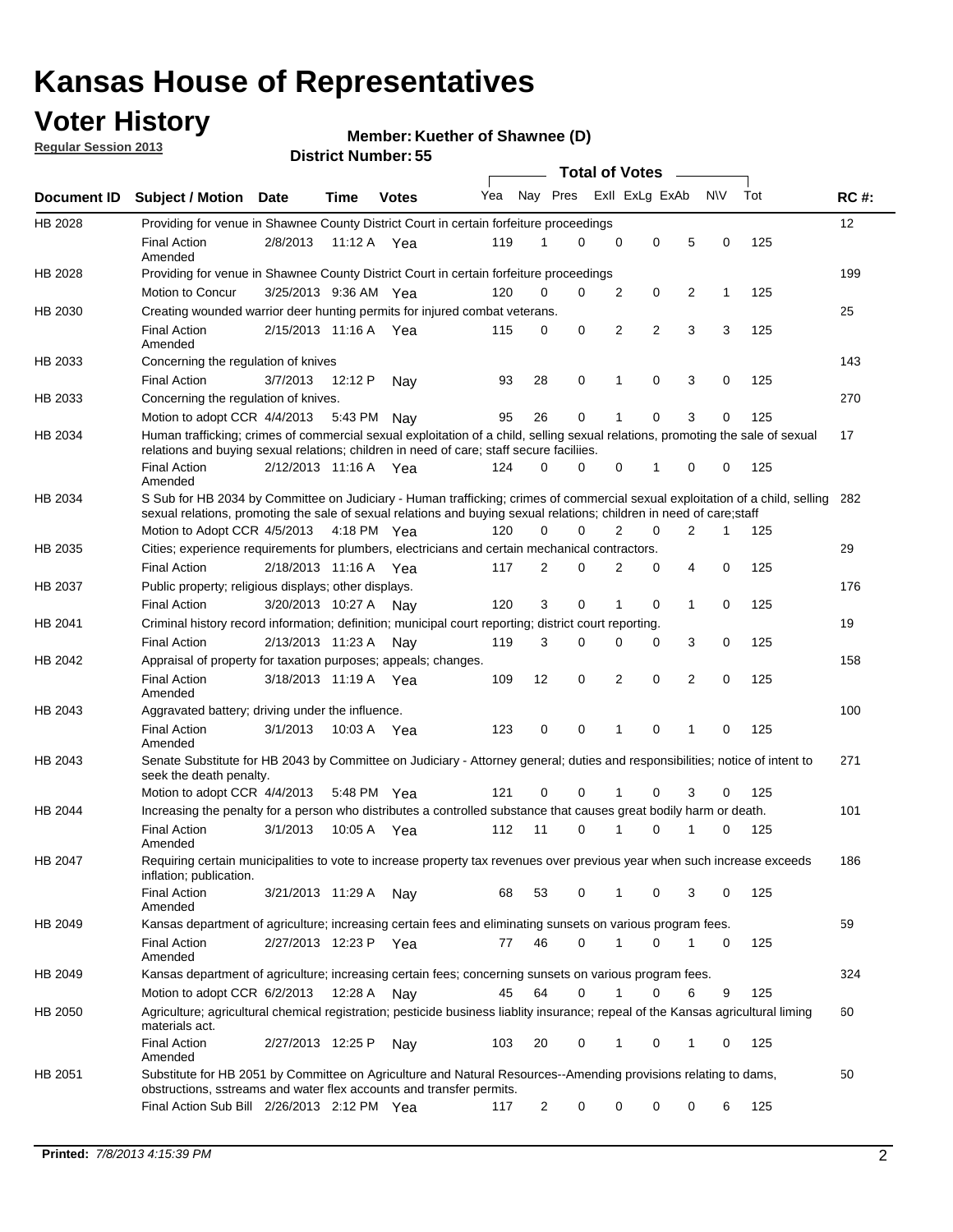## **Voter History**

**Member: Kuether of Shawnee (D)** 

**Regular Session 2013**

|                |                                                                                                                                                                                                                                          |                       |             |              |     |                |                         | <b>Total of Votes</b> | $\sim$      |                |     |     |             |
|----------------|------------------------------------------------------------------------------------------------------------------------------------------------------------------------------------------------------------------------------------------|-----------------------|-------------|--------------|-----|----------------|-------------------------|-----------------------|-------------|----------------|-----|-----|-------------|
| Document ID    | <b>Subject / Motion</b>                                                                                                                                                                                                                  | Date                  | <b>Time</b> | <b>Votes</b> | Yea |                | Nay Pres Exll ExLg ExAb |                       |             |                | N\V | Tot | <b>RC#:</b> |
| HB 2052        | Discharging a firearm inside or into a city; unlawful acts; exceptions.                                                                                                                                                                  |                       |             |              |     |                |                         |                       |             |                |     |     | 155         |
|                | <b>Final Action</b><br>Amended                                                                                                                                                                                                           | 3/14/2013 11:20 A Yea |             |              | 121 | 2              | 0                       | 0                     | $\Omega$    | $\overline{2}$ | 0   | 125 |             |
| HB 2052        | Senate Substitute for HB 2052 by Committee on Federal and State Affairs - Concerning firearms; personal and family<br>protection act; concealed handguns in public building; other changes; unlawful discharge of a firearm inside city. |                       |             |              |     |                |                         |                       |             |                |     |     | 300         |
|                | Motion to Adopt CCR 4/5/2013                                                                                                                                                                                                             |                       | 10:24 P     | Nav          | 104 | 16             | 0                       | 2                     | $\Omega$    | 2              | 1   | 125 |             |
| HB 2055        | Personal and Familly Protection Act; public buildings; adequate security.                                                                                                                                                                |                       |             |              |     |                |                         |                       |             |                |     |     | 156         |
|                | <b>Final Action</b><br>Amended                                                                                                                                                                                                           | 3/14/2013 11:26 A     |             | Nav          | 84  | 38             | 0                       | 0                     | $\mathbf 0$ | 2              | 1   | 125 |             |
| HB 2057        | Concerning property taxation; relating to county appraisers; appointing interim appraiser.                                                                                                                                               |                       |             |              |     |                |                         |                       |             |                |     |     | 208         |
|                | <b>Final Action</b>                                                                                                                                                                                                                      | 3/26/2013 9:55 AM Yea |             |              | 119 | 0              | 0                       | 1                     | 0           | 5              | 0   | 125 |             |
| HB 2058        | Taxation of helium and certain other gases under mineral severance tax, and prohibition of certain refunds related thereto.                                                                                                              |                       |             |              |     |                |                         |                       |             |                |     |     | 159         |
|                | <b>Final Action</b>                                                                                                                                                                                                                      | 3/18/2013 11:21 A Yea |             |              | 119 | 2              | 0                       | $\overline{2}$        | $\Omega$    | $\overline{2}$ | 0   | 125 |             |
| HB 2059        | Income tax deductions and modifications and severance tax exemptions; basis of partner's interest and shareholder's stock;<br>statutory clarification.                                                                                   |                       |             |              |     |                |                         |                       |             |                |     |     | 14          |
|                | <b>Final Action</b><br>Amended                                                                                                                                                                                                           | 2/11/2013 11:42 A     |             | Yea          | 122 | $\overline{2}$ | 0                       | 0                     | 0           | $\mathbf{1}$   | 0   | 125 |             |
| HB 2059        | Income tax deductions and modifications and severance tax exemptions; basis of partner's interest and shareholder's stock;<br>statutory clarification.                                                                                   |                       |             |              |     |                |                         |                       |             |                |     |     | 293         |
|                | Motion to Concur                                                                                                                                                                                                                         | 4/5/2013              |             | 8:14 PM Nav  | 0   | 120            | 0                       | 2                     | 0           | $\overline{2}$ | 1   | 125 |             |
| HB 2059        | Income tax rates, deductions and credits; rural opportunity zones; sales tax rates and distribution of revenue; severance tax;<br>and property tax exemptions for IRB property and property damaged by natural disaster.                 |                       |             |              |     |                |                         |                       |             |                |     |     | 322         |
|                | Motion to adopt CCR 6/2/2013                                                                                                                                                                                                             |                       | 12:11 A     | Nav          | 69  | 45             | 0                       | 1                     | 0           | 6              | 4   | 125 |             |
| <b>HB 2060</b> | Prohibiting certain confined persons from receiving food sales tax refunds and homestead property tax refunds.                                                                                                                           |                       |             |              |     |                |                         |                       |             |                |     |     | 10          |
|                | <b>Final Action</b><br>Amended                                                                                                                                                                                                           | 2/7/2013              | 11:18 A     | Yea          | 123 | 0              | 0                       | $\Omega$              | 1           | 1              | 0   | 125 |             |
| HB 2065        | Creating the crime of home improvement fraud.                                                                                                                                                                                            |                       |             |              |     |                |                         |                       |             |                |     |     | 20          |
|                | <b>Final Action</b><br>Amended                                                                                                                                                                                                           | 2/13/2013 11:26 A Yea |             |              | 106 | 16             | 0                       | 0                     | 0           | 3              | 0   | 125 |             |
| HB 2066        | Physical therapists; evaluation and treatment of patients.                                                                                                                                                                               |                       |             |              |     |                |                         |                       |             |                |     |     | 26          |
|                | <b>Final Action</b><br>Amended                                                                                                                                                                                                           | 2/15/2013 11:18 A Yea |             |              | 98  | 16             | 0                       | $\overline{2}$        | 2           | 3              | 4   | 125 |             |
| <b>HB 2067</b> | Board of nursing; assistant attorneys general.                                                                                                                                                                                           |                       |             |              |     |                |                         |                       |             |                |     |     | 15          |
|                | <b>Final Action</b>                                                                                                                                                                                                                      | 2/11/2013 11:44 A     |             | Yea          | 123 | $\mathbf{1}$   | 0                       | 0                     | 0           | $\mathbf{1}$   | 0   | 125 |             |
| HB 2069        | Public policy; certain city ordinances and county resolutions declared void.                                                                                                                                                             |                       |             |              |     |                |                         |                       |             |                |     |     | 102         |
|                | <b>Final Action</b><br>Amended                                                                                                                                                                                                           | 3/1/2013              | 10:06 A     | Nav          | 92  | 31             | 0                       | 1                     | 0           | $\mathbf{1}$   | 0   | 125 |             |
| HB 2069        | Public policy; certain city ordinances and county resolutions declared void.                                                                                                                                                             |                       |             |              |     |                |                         |                       |             |                |     |     | 292         |
|                | Motion to Concur                                                                                                                                                                                                                         | 4/5/2013              |             | 8:04 PM Nay  | 88  | 32             | 0                       | 2                     | 0           | 2              | 1   | 125 |             |
| HB 2070        | Appearance bond conditions; surety and bounty hunter regulation.                                                                                                                                                                         |                       |             |              |     |                |                         |                       |             |                |     |     | 103         |
|                | <b>Final Action</b><br>Amended                                                                                                                                                                                                           | 3/1/2013              | 10:08 A Yea |              | 122 | $\mathbf{1}$   | 0                       | $\mathbf{1}$          | $\mathbf 0$ | $\mathbf{1}$   | 0   | 125 |             |
| HB 2074        | Cities and counties; solid waste disposal areas; restrictions.                                                                                                                                                                           |                       |             |              |     |                |                         |                       |             |                |     |     | 139         |
|                | <b>Emergency Final</b><br><b>Action Amend</b>                                                                                                                                                                                            | 3/1/2013              |             | 1:11 PM Yea  | 102 | 19             | 0                       | 1                     | 0           | $\mathbf{1}$   | 2   | 125 |             |
| HB 2075        | Cities; qualifications and rehabilitation of abandoned property.                                                                                                                                                                         |                       |             |              |     |                |                         |                       |             |                |     |     | 61          |
|                | <b>Final Action</b><br>Amended                                                                                                                                                                                                           | 2/27/2013 12:27 P Yea |             |              | 72  | 51             | 0                       | 1                     | 0           | 1              | 0   | 125 |             |
| HB 2077        | Granting professional licenses to military service members.                                                                                                                                                                              |                       |             |              |     |                |                         |                       |             |                |     |     | 51          |
|                | <b>Final Action</b><br>Amended                                                                                                                                                                                                           | 2/26/2013 2:13 PM Yea |             |              | 119 | 0              | 0                       | 2                     | 0           | 2              | 2   | 125 |             |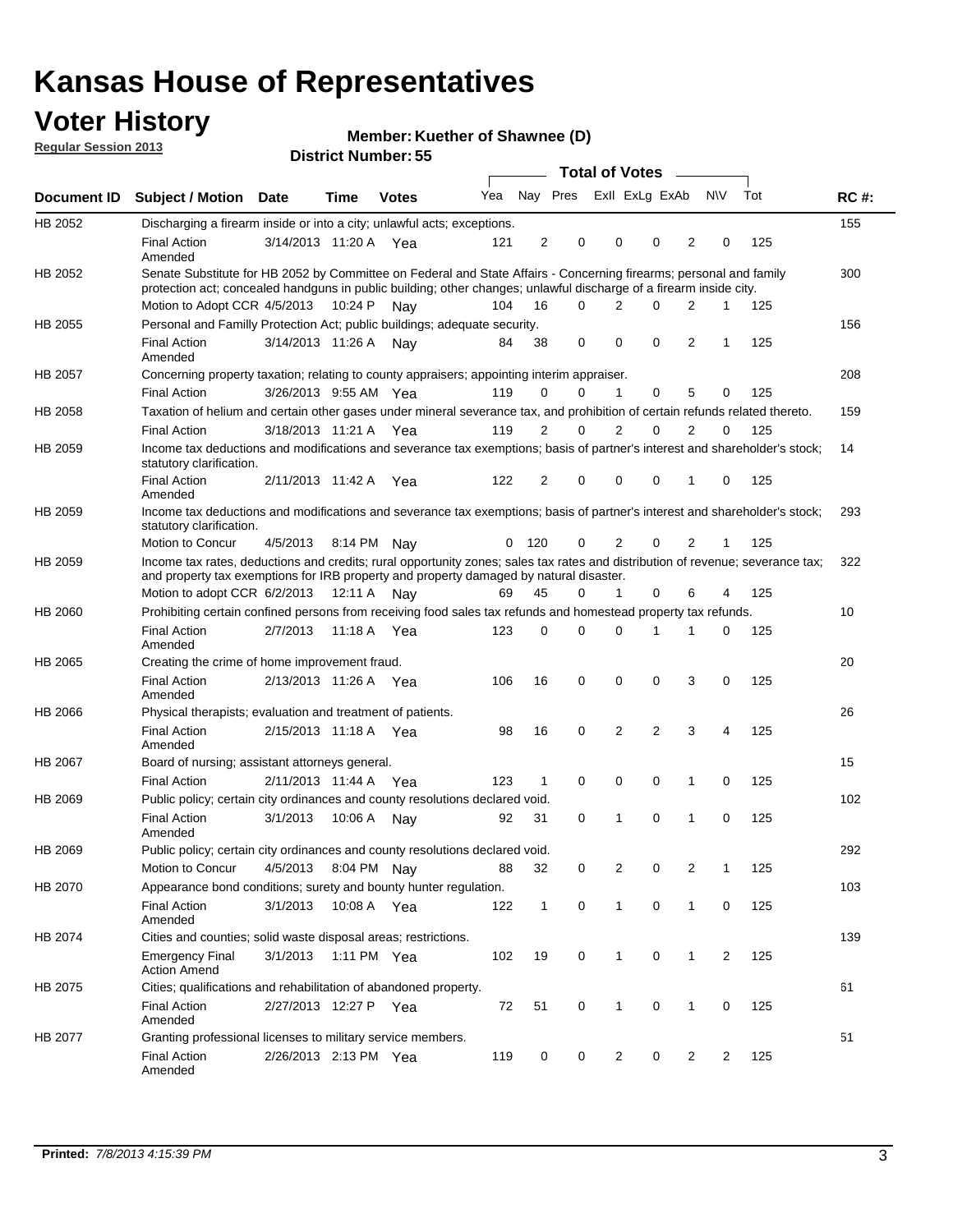## **Voter History**

**Member: Kuether of Shawnee (D)** 

**Regular Session 2013**

|                    |                                                                                                                                                                                                       |                       |               | טט וסווווטקו, טש |              |                |   | <b>Total of Votes</b> |             | $\overline{\phantom{0}}$ |             |     |             |
|--------------------|-------------------------------------------------------------------------------------------------------------------------------------------------------------------------------------------------------|-----------------------|---------------|------------------|--------------|----------------|---|-----------------------|-------------|--------------------------|-------------|-----|-------------|
| <b>Document ID</b> | <b>Subject / Motion Date</b>                                                                                                                                                                          |                       | <b>Time</b>   | <b>Votes</b>     | Yea Nay Pres |                |   | Exll ExLg ExAb        |             |                          | <b>NV</b>   | Tot | <b>RC#:</b> |
| HB 2078            | Authorizing certain licensing boards to accept education, training or experience completed in the military towards licensure in<br>this state.                                                        |                       |               |                  |              |                |   |                       |             |                          |             |     | 52          |
|                    | <b>Final Action</b><br>Amended                                                                                                                                                                        | 2/26/2013 2:14 PM Yea |               |                  | 119          | 0              | 0 | 2                     | 0           | 2                        | 2           | 125 |             |
| HB 2078            | Authorizing certain licensing boards to accept education, training or experience of military service members towards obtaining 275<br>licensure in this state.                                        |                       |               |                  |              |                |   |                       |             |                          |             |     |             |
|                    | Motion to adopt CCR 4/5/2013                                                                                                                                                                          |                       | 11:42 A       | Yea              | 120          | 0              | 0 | $\overline{2}$        | 0           | 3                        | 0           | 125 |             |
| HB 2081            | Forfeiture of property related to violations of certain criminal acts.                                                                                                                                |                       |               |                  |              |                |   |                       |             |                          |             |     | 18          |
|                    | <b>Final Action</b><br>Amended                                                                                                                                                                        | 2/12/2013 11:17 A Yea |               |                  | 124          | 0              | 0 | $\Omega$              | 1           | 0                        | 0           | 125 |             |
| HB 2081            | Forfeiture of property related to violations of certain criminal acts.                                                                                                                                |                       |               |                  |              |                |   |                       |             |                          |             |     | 306         |
|                    | Motion to adopt CCR 5/10/2013 10:38 A                                                                                                                                                                 |                       |               | Yea              | 121          | 0              | 0 | 1                     | 1           | 2                        | 0           | 125 |             |
| HB 2083            | Public employees relations boards; assessment of certain costs.                                                                                                                                       |                       |               |                  |              |                |   |                       |             |                          |             |     | 104         |
|                    | <b>Final Action</b><br>Amended                                                                                                                                                                        | 3/1/2013              | 10:09 A       | Nay              | 87           | 36             | 0 | 1                     | $\mathbf 0$ | 1                        | $\mathbf 0$ | 125 |             |
| HB 2084            | Tax credits for community services contributions; youth apprenticeship and entrepreneurship.                                                                                                          |                       |               |                  |              |                |   |                       |             |                          |             |     | 105         |
|                    | <b>Final Action</b><br>Amended                                                                                                                                                                        | 3/1/2013              | 10:11 A       | Yea              | 120          | 3              | 0 | 1                     | $\mathbf 0$ | 1                        | 0           | 125 |             |
| HB 2084            | Tax credits for community services contributions; youth apprenticeship and entrepreneurship.                                                                                                          |                       |               |                  |              |                |   |                       |             |                          |             |     | 316         |
|                    | Sub Motion to Concur 5/24/2013 9:33 AM Nav                                                                                                                                                            |                       |               |                  | 5            | - 109          | 0 |                       | 0           | 9                        | 1           | 125 |             |
| HB 2086            | Eligible infrastructure costs for tax increment financing and community improvement districts; bond repayment tax revenue<br>pledge requirements.                                                     |                       |               |                  |              |                |   |                       |             |                          |             |     | 160         |
|                    | <b>Final Action</b>                                                                                                                                                                                   | 3/18/2013 11:24 A     |               | Nav              | 61           | 60             | 0 | 2                     | 0           | $\overline{2}$           | 0           | 125 |             |
| HB 2086            | Eligible infrastructure costs for tax increment financing and community improvement districts; bond repayment tax revenue<br>pledge requirements.                                                     |                       |               |                  |              |                |   |                       |             |                          |             |     | 173         |
|                    | <b>Final Action</b>                                                                                                                                                                                   | 3/19/2013 5:25 PM     |               | Nav              | 81           | 41             | 0 | 1                     | 0           | 1                        | 1           | 125 |             |
| HB 2091            | Publication of delinquent personal property tax statements.                                                                                                                                           |                       |               |                  |              |                |   |                       |             |                          |             |     | 161         |
|                    | <b>Final Action</b><br>Amended                                                                                                                                                                        | 3/18/2013 11:25 A     |               | Nav              | 81           | 40             | 0 | 2                     | 0           | $\overline{2}$           | 0           | 125 |             |
| HB 2093            | Amending the crime of identity theft.                                                                                                                                                                 |                       |               |                  |              |                |   |                       |             |                          |             |     | 106         |
|                    | <b>Final Action</b><br>Amended                                                                                                                                                                        | 3/1/2013              | 10:12 A       | Yea              | 123          | 0              | 0 | 1                     | $\Omega$    | 1                        | 0           | 125 |             |
| HB 2093            | Senate Substitute for HB 2093 by Committee on Judiciary - Identity theft and identity fraud; unlawful acts concerning<br>computers; DNA testing and exculpatory evidence; murder in the first degree. |                       |               |                  |              |                |   |                       |             |                          |             |     | 289         |
|                    | Motion to Adopt CCR 4/5/2013 7:49 PM Yea                                                                                                                                                              |                       |               |                  | 118          | $\overline{2}$ | 0 | 2                     | 0           | 2                        | 1           | 125 |             |
| HB 2094            | Student electronic privacy at public and private postsecondary educational institutions.                                                                                                              |                       |               |                  |              |                |   |                       |             |                          |             |     | 164         |
|                    | <b>Final Action</b><br>Amended                                                                                                                                                                        | 3/19/2013 10:33 A     |               | Yea              | 123          | 0              | 0 | 1                     | 0           | 1                        | 0           | 125 |             |
| HB 2096            | Local governmental entities and investment of public moneys.                                                                                                                                          |                       |               |                  |              |                |   |                       |             |                          |             |     | 23          |
|                    | <b>Final Action</b>                                                                                                                                                                                   | 2/14/2013 11:21 A     |               | Yea              | 123          | 0              | 0 | 0                     | 0           | 1                        | 1           | 125 |             |
| HB 2099            | Insurance- updating certain statutory references.                                                                                                                                                     |                       |               |                  |              |                |   |                       |             |                          |             |     | 71          |
|                    | <b>Final Action</b><br>Amended                                                                                                                                                                        | 2/28/2013 11:23 A     |               | Yea              | 124          | 0              | 0 | 1                     | 0           | 0                        | 0           | 125 |             |
| HB 2101            | Interstate transmission siting compact.                                                                                                                                                               |                       |               |                  |              |                |   |                       |             |                          |             |     | 209         |
|                    | <b>Final Action</b><br>Amended                                                                                                                                                                        | 3/26/2013 9:56 AM Yea |               |                  | 118          | $\mathbf{1}$   | 0 | 1                     | 0           | 5                        | 0           | 125 |             |
| HB 2105            | Substitute HB 2105 by Committee on Commerce, Labor and Economic Development - Employment security law.                                                                                                |                       |               |                  |              |                |   |                       |             |                          |             |     | 107         |
|                    | Final Action Sub Bill 3/1/2013                                                                                                                                                                        |                       | 10:13 A Nay   |                  | 88           | 35             | 0 |                       | 0           | 1                        | 0           | 125 |             |
| HB 2105            | Substitute HB 2105 by Committee on Commerce, Labor and Economic Development - Employment security law.                                                                                                |                       |               |                  |              |                |   |                       |             |                          |             |     | 298         |
|                    | Motion to adopt CCR 4/5/2013                                                                                                                                                                          |                       | 9:46 PM Nay   |                  | 89           | 31             | 0 | 2                     | 0           | 2                        | 1           | 125 |             |
| HB 2106            | Portable electronics insurance act.                                                                                                                                                                   |                       |               |                  |              |                |   |                       |             |                          |             |     | 133         |
|                    | <b>Emergency Final</b><br>Action                                                                                                                                                                      | 3/1/2013              | 1:03 PM $Yea$ |                  | 117          | 4              | 0 | $\mathbf{1}$          | 0           | 1                        | 2           | 125 |             |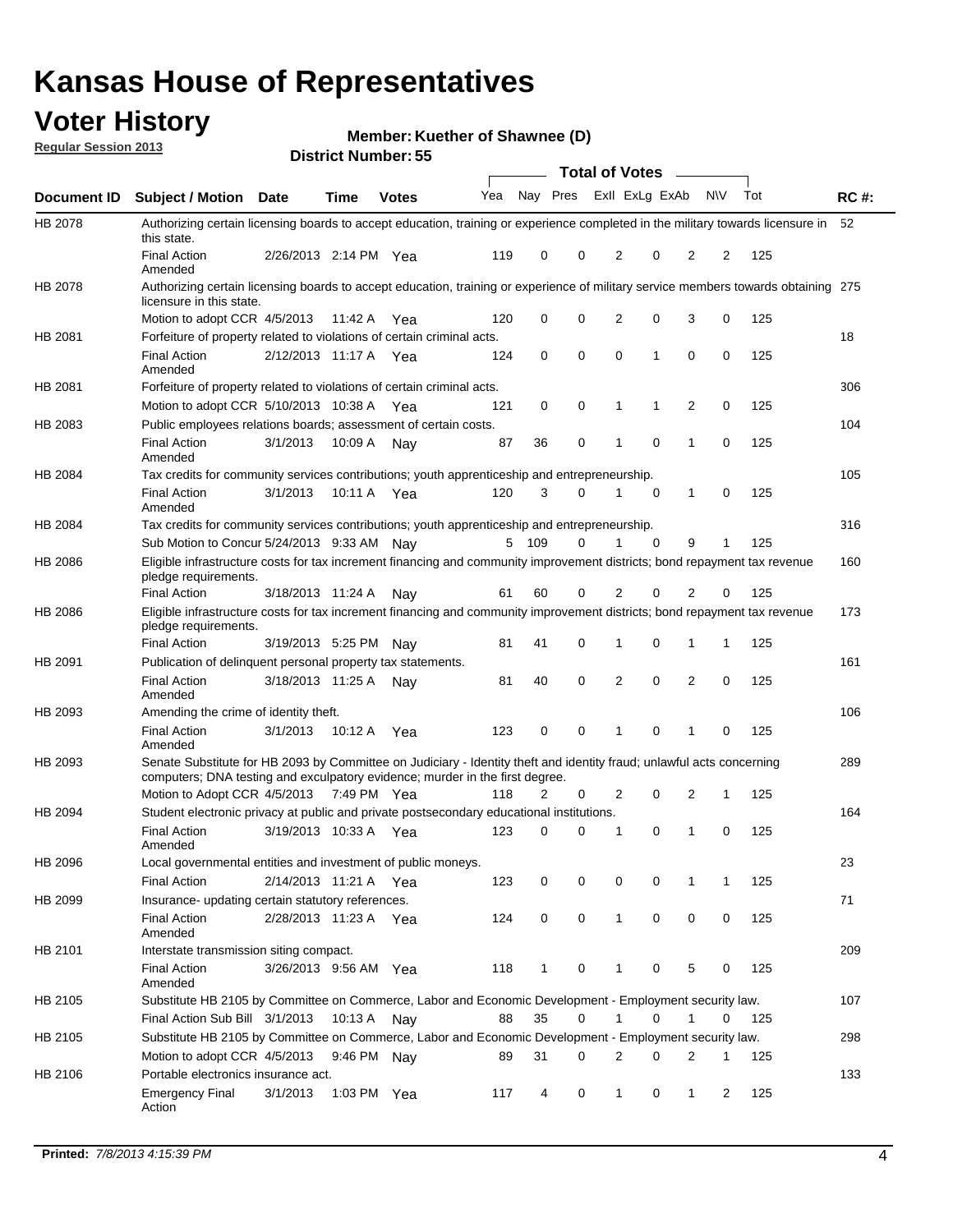## **Voter History**

**Member: Kuether of Shawnee (D)** 

**Regular Session 2013**

|             |                                                                                                                                                                                                                                                                      |                       |             | טט. וסמוווטנו ועוווטכו |     |              |             | <b>Total of Votes</b> |   | $\overline{\phantom{a}}$ |                |     |             |
|-------------|----------------------------------------------------------------------------------------------------------------------------------------------------------------------------------------------------------------------------------------------------------------------|-----------------------|-------------|------------------------|-----|--------------|-------------|-----------------------|---|--------------------------|----------------|-----|-------------|
| Document ID | <b>Subject / Motion Date</b>                                                                                                                                                                                                                                         |                       | <b>Time</b> | <b>Votes</b>           | Yea | Nay Pres     |             | Exll ExLg ExAb        |   |                          | <b>NV</b>      | Tot | <b>RC#:</b> |
| HB 2107     | Insurance; enacting the electronic notice and document act.                                                                                                                                                                                                          |                       |             |                        |     |              |             |                       |   |                          |                |     | 134         |
|             | <b>Emergency Final</b><br><b>Action Amend</b>                                                                                                                                                                                                                        | 3/1/2013              | 1:04 PM Yea |                        | 121 | 0            | 0           | 1                     | 0 | 1                        | 2              | 125 |             |
| HB 2107     | Insurance; enacting the electronic notice and document act, return of premiums separate from the notice of adverse<br>underwriting decision, statutory updates, uninsurable health plan increase in lifetime limit, mandate lite, certain company<br>dividend plans. |                       |             |                        |     |              |             |                       |   |                          |                |     | 281         |
|             | Motion to Adopt CCR 4/5/2013                                                                                                                                                                                                                                         |                       | 4:06 PM     | Nav                    | 69  | 50           | 0           | 2                     | 0 | 3                        | $\mathbf{1}$   | 125 |             |
| HB 2109     | School finance; military pupil count.                                                                                                                                                                                                                                |                       |             |                        |     |              |             |                       |   |                          |                |     | 108         |
|             | <b>Final Action</b>                                                                                                                                                                                                                                                  | 3/1/2013              | 10:15A      | Yea                    | 104 | 19           | 0           | 1                     | 0 | $\mathbf{1}$             | 0              | 125 |             |
| HB 2109     | Enacting the Kansas children's protection act.                                                                                                                                                                                                                       |                       |             |                        |     |              |             |                       |   |                          |                |     | 277         |
|             | Motion to Adopt CCR 4/5/2013                                                                                                                                                                                                                                         |                       | 12:31 P     | Nav                    | 116 | 2            | 0           | 2                     | 0 | 3                        | $\overline{2}$ | 125 |             |
| HB 2112     | Campaign finance; transfer of campaign money to another candidacy.                                                                                                                                                                                                   |                       |             |                        |     |              |             |                       |   |                          |                |     | 72          |
|             | <b>Final Action</b><br>Amended                                                                                                                                                                                                                                       | 2/28/2013 11:25 A     |             | Nay                    | 95  | 29           | 0           | 1                     | 0 | 0                        | 0              | 125 |             |
| HB 2114     | Debt setoff; collection assistance fee.                                                                                                                                                                                                                              |                       |             |                        |     |              |             |                       |   |                          |                |     | 21          |
|             | <b>Final Action</b>                                                                                                                                                                                                                                                  | 2/13/2013 11:34 A     |             | Yea                    | 90  | 32           | 0           | 0                     | 0 | 3                        | 0              | 125 |             |
| HB 2115     | Relating to the employment of retired judges and justices.                                                                                                                                                                                                           |                       |             |                        |     |              |             |                       |   |                          |                |     | 73          |
|             | <b>Final Action</b>                                                                                                                                                                                                                                                  | 2/28/2013 11:27 A     |             | Yea                    | 124 | 0            | $\mathbf 0$ | 1                     | 0 | 0                        | 0              | 125 |             |
| HB 2115     | Courts; employment of retired judges and justices; court debt setoff.                                                                                                                                                                                                |                       |             |                        |     |              |             |                       |   |                          |                |     | 309         |
|             | Motion to Adopt CCR 5/14/2013 2:14 PM Yea                                                                                                                                                                                                                            |                       |             |                        | 100 | 13           | 0           | 1                     | 0 | 9                        | $\overline{2}$ | 125 |             |
| HB 2118     | Preservation of historic property; environs authority deleted.                                                                                                                                                                                                       |                       |             |                        |     |              |             |                       |   |                          |                |     | 62          |
|             | <b>Final Action</b>                                                                                                                                                                                                                                                  | 2/27/2013 12:30 P     |             | Nay                    | 99  | 24           | 0           | 1                     | 0 | $\mathbf{1}$             | 0              | 125 |             |
| HB 2120     | Updating provisions relating to the Kansas bureau of investigations DNA database.                                                                                                                                                                                    |                       |             |                        |     |              |             |                       |   |                          |                |     | 109         |
|             | <b>Final Action</b><br>Amended                                                                                                                                                                                                                                       | 3/1/2013              | 10:16 A     | Yea                    | 121 | 2            | 0           | 1                     | 0 | 1                        | 0              | 125 |             |
| HB 2120     | Updating provisions relating to DNA collection and DNA evidence; amending the definition of a bet for purposes of the Kansas 302<br>criminal code; sentencing for possession of a firearm during a drug felony                                                       |                       |             |                        |     |              |             |                       |   |                          |                |     |             |
|             | Motion to adopt CCR 5/9/2013                                                                                                                                                                                                                                         |                       | 11:32 A Yea |                        | 74  | 49           | 0           |                       | 0 | 1                        | 0              | 125 |             |
| HB 2122     | Real estate brokers and salespersons; licensing requirements; sales transaction requirements.                                                                                                                                                                        |                       |             |                        |     |              |             |                       |   |                          |                |     | 37          |
|             | <b>Final Action</b><br>Amended                                                                                                                                                                                                                                       | 2/20/2013 11:13 A Yea |             |                        | 121 | 1            | $\Omega$    |                       | 0 | 2                        | 0              | 125 |             |
| HB 2125     | Increasing real estate broker's and salesperson's license fees.                                                                                                                                                                                                      |                       |             |                        |     |              |             |                       |   |                          |                |     | 38          |
|             | <b>Final Action</b>                                                                                                                                                                                                                                                  | 2/20/2013 12:16 P     |             | Nav                    | 71  | 50           | 1           | 0                     | 0 | 0                        | 3              | 125 |             |
| HB 2128     | Open records act; exceptions.                                                                                                                                                                                                                                        |                       |             |                        |     |              |             |                       |   |                          |                |     | 74          |
|             | <b>Final Action</b><br>Amended                                                                                                                                                                                                                                       | 2/28/2013 11:28 A     |             | Yea                    | 124 | 0            | $\mathbf 0$ | 1                     | 0 | 0                        | 0              | 125 |             |
| HB 2128     | Open records act; exceptions.                                                                                                                                                                                                                                        |                       |             |                        |     |              |             |                       |   |                          |                |     | 259         |
|             | Motion to Concur                                                                                                                                                                                                                                                     | 4/3/2013              | 10:29 A     | Yea                    | 119 | 0            | 0           | 1                     | 0 | 3                        | $\overline{2}$ | 125 |             |
| HB 2130     | Elections; petition circulators.                                                                                                                                                                                                                                     |                       |             |                        |     |              |             |                       |   |                          |                |     | 30          |
|             | <b>Final Action</b>                                                                                                                                                                                                                                                  | 2/18/2013 11:17 A     |             | Yea                    | 118 | $\mathbf{1}$ | 0           | $\overline{c}$        | 0 | 4                        | 0              | 125 |             |
| HB 2135     | Property tax exemption; military housing.                                                                                                                                                                                                                            |                       |             |                        |     |              |             |                       |   |                          |                |     | 162         |
|             | <b>Final Action</b>                                                                                                                                                                                                                                                  | 3/18/2013 11:27 A     |             | Yea                    | 117 | 4            | 0           | $\overline{c}$        | 0 | $\overline{2}$           | 0              | 125 |             |
| HB 2138     | Repealing statutes related to oil and gas.                                                                                                                                                                                                                           |                       |             |                        |     |              |             |                       |   |                          |                |     | 53          |
|             | <b>Final Action</b><br>Amended                                                                                                                                                                                                                                       | 2/26/2013 2:16 PM Yea |             |                        | 119 | 0            | 0           | 2                     | 0 | $\overline{2}$           | $\overline{2}$ | 125 |             |
| HB 2139     | Canceled warrants.                                                                                                                                                                                                                                                   |                       |             |                        |     |              |             |                       |   |                          |                |     | 75          |
|             | <b>Final Action</b><br>Amended                                                                                                                                                                                                                                       | 2/28/2013 11:30 A     |             | Yea                    | 99  | 25           | 0           | 1                     | 0 | 0                        | 0              | 125 |             |
| HB 2139     | Canceled warrants.                                                                                                                                                                                                                                                   |                       |             |                        |     |              |             |                       |   |                          |                |     | 266         |
|             | Motion to Concur                                                                                                                                                                                                                                                     | 4/4/2013              | 2:40 PM     | Yea                    | 114 | 8            | 0           | 1                     | 0 | 2                        | 0              | 125 |             |
| HB 2140     | Repealing K.S.A. 72-60b03                                                                                                                                                                                                                                            |                       |             |                        |     |              |             |                       |   |                          |                |     | 39          |
|             | <b>Final Action</b>                                                                                                                                                                                                                                                  | 2/20/2013 12:17 P     |             | Yea                    | 122 | 0            | 0           | 0                     | 0 | 0                        | 3              | 125 |             |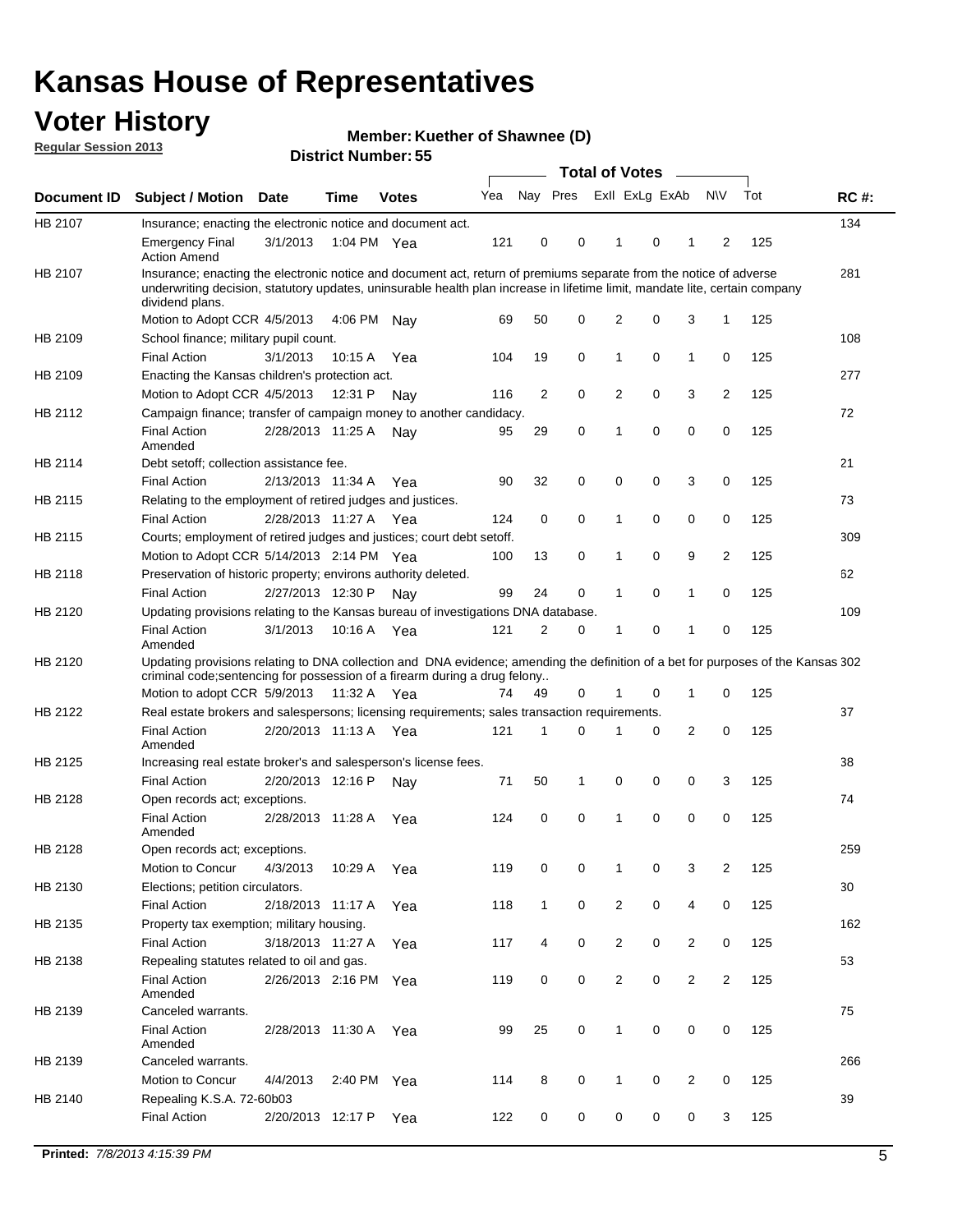## **Voter History**

**Member: Kuether of Shawnee (D)** 

**Regular Session 2013**

|             |                                                                                                                                              |                       |                   |              |     |    | <b>Total of Votes</b>   |              |   | $\sim$   |     |     |             |
|-------------|----------------------------------------------------------------------------------------------------------------------------------------------|-----------------------|-------------------|--------------|-----|----|-------------------------|--------------|---|----------|-----|-----|-------------|
| Document ID | <b>Subject / Motion Date</b>                                                                                                                 |                       | Time              | <b>Votes</b> | Yea |    | Nay Pres Exll ExLg ExAb |              |   |          | N\V | Tot | <b>RC#:</b> |
| HB 2141     | Repealer; elections process for certain unified school districts.                                                                            |                       |                   |              |     |    |                         |              |   |          |     |     | 24          |
|             | <b>Final Action</b>                                                                                                                          | 2/14/2013 11:23 A     |                   | Yea          | 123 | 0  | 0                       | 0            | 0 | 1        | 1   | 125 |             |
| HB 2142     | Certain educational statutes concerning USD land transfers and higher education loan and grant programs.                                     |                       |                   |              |     |    |                         |              |   |          |     |     | 40          |
|             | <b>Final Action</b>                                                                                                                          | 2/20/2013 12:19 P     |                   | Yea          | 122 | 0  | 0                       | 0            | 0 | 0        | 3   | 125 |             |
| HB 2143     | Repealing outdated provisions relating to the purchase of certain real estate by the department of corrections.                              |                       |                   |              |     |    |                         |              |   |          |     |     | 34          |
|             | <b>Final Action</b>                                                                                                                          | 2/20/2013 11:09 A     |                   | Yea          | 122 | 0  | 0                       |              | 0 | 2        | 0   | 125 |             |
| HB 2144     | Repealing unnecessary statutes relating to juveniles.                                                                                        |                       |                   |              |     |    |                         |              |   |          |     |     | 76          |
|             | <b>Final Action</b>                                                                                                                          | 2/28/2013 11:32 A Yea |                   |              | 124 | 0  | 0                       |              | 0 | 0        | 0   | 125 |             |
| HB 2145     | Repealing K.S.A. 75-5028; concerning the sale of real estate by the secretary of transportation.                                             |                       |                   |              |     |    |                         |              |   |          |     |     | 35          |
|             | <b>Final Action</b>                                                                                                                          | 2/20/2013 11:11 A Yea |                   |              | 122 | 0  | 0                       |              | 0 | 2        | 0   | 125 |             |
| HB 2146     | Repealing the cancer drug repository program K.S.A. 2012 Supp. 65-1664 through 65-1667 and amending K.S.A. 2012 Supp. 77<br>65-1636.         |                       |                   |              |     |    |                         |              |   |          |     |     |             |
|             | <b>Final Action</b>                                                                                                                          | 2/28/2013 11:33 A     |                   | Yea          | 124 | 0  | 0                       |              | 0 | 0        | 0   | 125 |             |
| HB 2147     | Repealer; use of metric system on certain road signs and markers, moving of heavy vehicles on bridges or culverts, interstate 94<br>bridges. |                       |                   |              |     |    |                         |              |   |          |     |     |             |
|             | <b>Final Action</b>                                                                                                                          | 3/1/2013              |                   | 9:52 AM Yea  | 123 | 0  | 0                       | 1            | 0 | 1        | 0   | 125 |             |
| HB 2148     | Repealers; postsecondary education scholarship provisions.                                                                                   |                       |                   |              |     |    |                         |              |   |          |     |     | 41          |
|             | <b>Final Action</b>                                                                                                                          | 2/20/2013 12:21 P Yea |                   |              | 106 | 16 | 0                       | 0            | 0 | 0        | 3   | 125 |             |
| HB 2149     | Repealers; postsecondary education student loans and tuition grants.                                                                         |                       |                   |              |     |    |                         |              |   |          |     |     | 42          |
|             | <b>Final Action</b>                                                                                                                          | 2/20/2013 12:22 P     |                   | Yea          | 108 | 14 | 0                       | 0            | 0 | $\Omega$ | 3   | 125 |             |
| HB 2149     | Repealing a \$500,000 transfer from highway patrol training center fund to the state general fund.                                           |                       |                   |              |     |    |                         |              |   |          |     |     | 314         |
|             | Motion to Concur                                                                                                                             | 5/23/2013 10:22 A Yea |                   |              | 113 | 0  | 0                       |              | 0 | 8        | 3   | 125 |             |
| HB 2150     | Repealers; workforce development loan program act.                                                                                           |                       |                   |              |     |    |                         |              |   |          |     |     | 78          |
|             | <b>Final Action</b>                                                                                                                          | 2/28/2013 11:34 A     |                   | Nav          | 94  | 30 | 0                       | 1            | 0 | 0        | 0   | 125 |             |
| HB 2150     | Senate Substitute for HB 2150 by Committee on Commerce--Concerning the Kansas employment first oversight commission.                         |                       |                   |              |     |    |                         |              |   |          |     |     | 267         |
|             | Motion to Concur                                                                                                                             | 4/4/2013              |                   | 2:44 PM Nay  | 110 | 12 | 0                       | 1            | 0 | 2        | 0   | 125 |             |
| HB 2151     | Repealers; report on medically underserved areas of the state.                                                                               |                       |                   |              |     |    |                         |              |   |          |     |     | 63          |
|             | <b>Final Action</b>                                                                                                                          | 2/27/2013 12:31 P     |                   | Yea          | 123 | 0  | 0                       | 1            | 0 | 1        | 0   | 125 |             |
| HB 2152     | Repealer: uniform land sales practices act.                                                                                                  |                       |                   |              |     |    |                         |              |   |          |     |     | 36          |
|             | <b>Final Action</b>                                                                                                                          | 2/20/2013 11:12 A     |                   | Yea          | 122 | 0  | 0                       | 1            | 0 | 2        | 0   | 125 |             |
| HB 2153     | Unused medications act; dontating entities.                                                                                                  |                       |                   |              |     |    |                         |              |   |          |     |     | 64          |
|             | <b>Final Action</b><br>Amended                                                                                                               | 2/27/2013 12:33 P     |                   | Yea          | 123 | 0  | 0                       | 1            | 0 | 1        | 0   | 125 |             |
| HB 2154     | Senate Substitute for HB 2154 by Committee on Public Health and Welfare--Cosmetology; relating to licensure and renewal of 31                |                       |                   |              |     |    |                         |              |   |          |     |     |             |
|             | persons, salons and clinics.                                                                                                                 |                       |                   |              |     |    |                         |              |   |          |     |     |             |
|             | <b>Final Action</b><br>Amended                                                                                                               |                       | 2/18/2013 11:19 A | Yea          | 119 | 0  | 0                       | 2            | 0 | 4        | 0   | 125 |             |
| HB 2155     | Cosmetology; relating to licensure and renewal.                                                                                              |                       |                   |              |     |    |                         |              |   |          |     |     | 32          |
|             | <b>Final Action</b><br>Amended                                                                                                               | 2/18/2013 11:21 A Yea |                   |              | 119 | 0  | 0                       | 2            | 0 | 4        | 0   | 125 |             |
| HB 2156     | Repealers; school finance; area vocational school fund; local effort as applied to U.S.D. No. 450                                            |                       |                   |              |     |    |                         |              |   |          |     |     | 43          |
|             | <b>Final Action</b>                                                                                                                          | 2/20/2013 12:23 P     |                   | Yea          | 122 | 0  | $\Omega$                | 0            | 0 | 0        | 3   | 125 |             |
| HB 2160     | Quality care assessment on skilled nursing care facilities.                                                                                  |                       |                   |              |     |    |                         |              |   |          |     |     | 144         |
|             | <b>Final Action</b>                                                                                                                          | 3/7/2013              | 12:13 P           |              | 100 | 21 | 0                       | $\mathbf{1}$ | 0 | 3        | 0   | 125 |             |
|             | Prohibition on use of state appropriated moneys to lobby relating to gun control at federal, state and local ogvernment level.               |                       |                   | Yea          |     |    |                         |              |   |          |     |     |             |
| HB 2162     |                                                                                                                                              |                       |                   |              |     |    |                         | 1            |   |          |     |     | 79          |
|             | <b>Final Action</b><br>Amended                                                                                                               | 2/28/2013 11:36 A     |                   | Nay          | 120 | 4  | 0                       |              | 0 | 0        | 0   | 125 |             |
| HB 2162     | Prohibition on use of state appropriated moneys to lobby at federal, state and local government levels relating to gun control.              |                       |                   |              |     |    |                         |              |   |          |     |     | 312         |
|             | Motion to adopt CCR 5/21/2013 2:52 PM Nay                                                                                                    |                       |                   |              | 83  | 28 | 0                       | 1            | 0 | 13       | 0   | 125 |             |
| HB 2163     | Relating to garnishment proceedings.                                                                                                         |                       |                   |              |     |    |                         |              |   |          |     |     | 80          |
|             | <b>Final Action</b>                                                                                                                          | 2/28/2013 11:37 A Yea |                   |              | 124 | 0  | 0                       | $\mathbf{1}$ | 0 | 0        | 0   | 125 |             |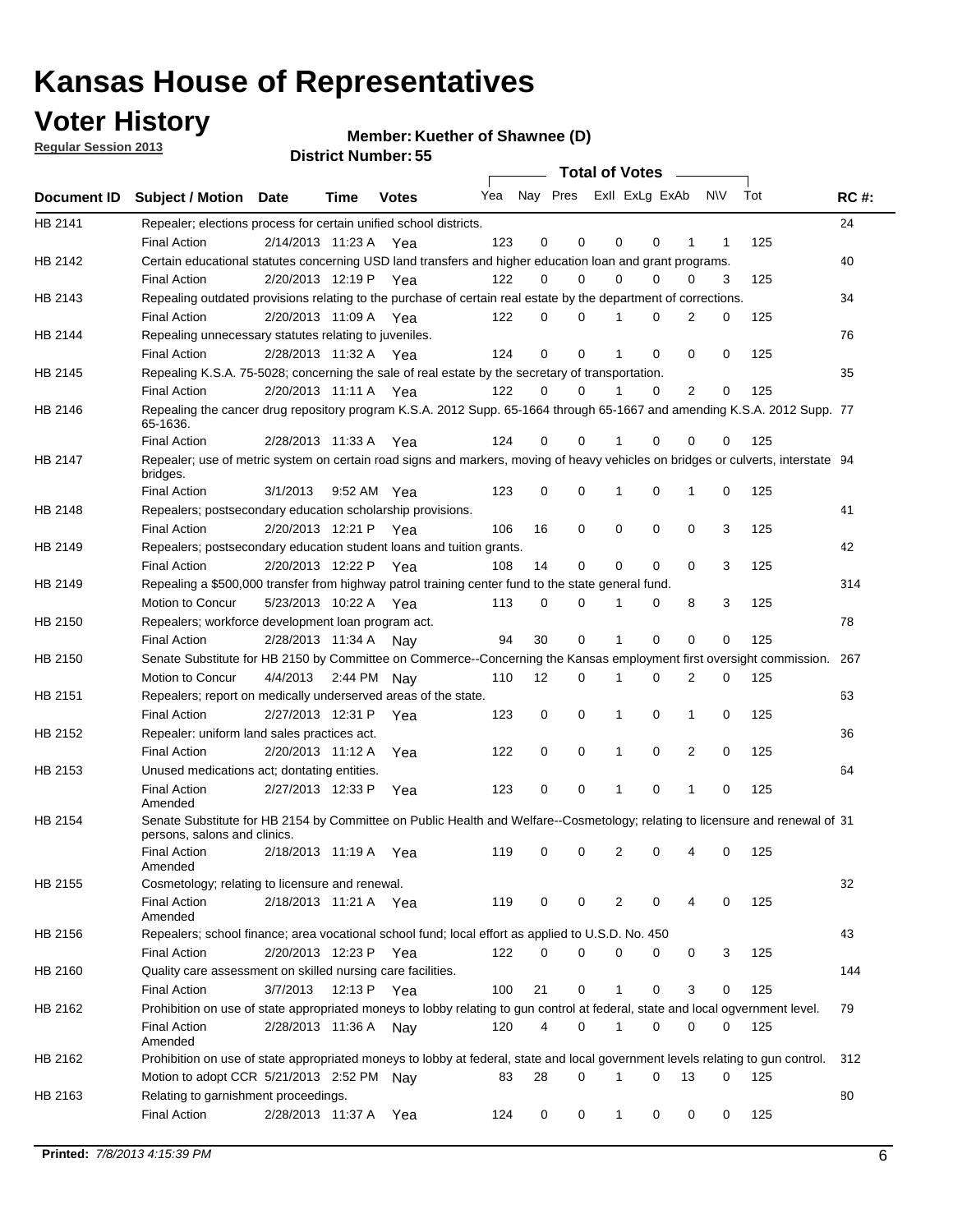## **Voter History**

**Member: Kuether of Shawnee (D)** 

**Regular Session 2013**

|             |                                                                                                                                                                                                                                    |                       | טט וסווווארו ועוווסו |              |     |          |          | <b>Total of Votes</b> |   | $\overline{\phantom{a}}$ |                |     |             |
|-------------|------------------------------------------------------------------------------------------------------------------------------------------------------------------------------------------------------------------------------------|-----------------------|----------------------|--------------|-----|----------|----------|-----------------------|---|--------------------------|----------------|-----|-------------|
| Document ID | <b>Subject / Motion Date</b>                                                                                                                                                                                                       |                       | Time                 | <b>Votes</b> | Yea | Nay Pres |          | Exll ExLg ExAb        |   |                          | <b>NV</b>      | Tot | <b>RC#:</b> |
| HB 2164     | Relating to jurors; information disqualifying prospective juror from jury service.                                                                                                                                                 |                       |                      |              |     |          |          |                       |   |                          |                |     | 47          |
|             | <b>Final Action</b><br>Amended                                                                                                                                                                                                     | 2/25/2013 12:12 P     |                      | <b>NV</b>    | 75  | 45       | 0        | 0                     | 0 | 0                        | 5              | 125 |             |
| HB 2164     | Juries and grand juries.                                                                                                                                                                                                           |                       |                      |              |     |          |          |                       |   |                          |                |     | 284         |
|             | Motion to Adopt CCR 4/5/2013                                                                                                                                                                                                       |                       | 5:53 PM Nav          |              | 92  | 28       | 0        | 2                     | 0 | $\overline{2}$           | $\mathbf{1}$   | 125 |             |
| HB 2166     | Sub HB 2166 by Committee on Judiciary -- Relating to the medical assistance recovery program.                                                                                                                                      |                       |                      |              |     |          |          |                       |   |                          |                |     | 165         |
|             | Final Action Sub Bill 3/19/2013 10:34 A<br>Amended                                                                                                                                                                                 |                       |                      | Nav          | 112 | 11       | $\Omega$ |                       | 0 | 1                        | 0              | 125 |             |
| HB 2167     | Establishing Native American legislative day at the capitol.                                                                                                                                                                       |                       |                      |              |     |          |          |                       |   |                          |                |     | 54          |
|             | <b>Final Action</b>                                                                                                                                                                                                                | 2/26/2013 2:17 PM Yea |                      |              | 119 | 0        | $\Omega$ | 2                     | 0 | $\overline{2}$           | 2              | 125 |             |
| HB 2167     | Senate Substitute for HB 2167 by Committee on Federal and State Affairs -- Concerning fireworks; regulations thereof.                                                                                                              |                       |                      |              |     |          |          |                       |   |                          |                |     | 261         |
|             | Motion to Concur                                                                                                                                                                                                                   | 4/4/2013              | 11:11 A              | Nav          | 100 | 23       | 0        | 1                     | 0 | 1                        | 0              | 125 |             |
| HB 2169     | Allowing for proceedings to determine final disposition of prisoner's pending probation revocations.                                                                                                                               |                       |                      |              |     |          |          |                       |   |                          |                |     | 49          |
|             | <b>Final Action</b>                                                                                                                                                                                                                | 2/26/2013 2:10 PM Yea |                      |              | 119 | 0        | 0        | 0                     | 0 | 0                        | 6              | 125 |             |
| HB 2170     | Concerning sentencing dispositions, probation and postrelease supervision.                                                                                                                                                         |                       |                      |              |     |          |          |                       |   |                          |                |     | 110         |
|             | <b>Final Action</b><br>Amended                                                                                                                                                                                                     | 3/1/2013              | 10:23 A              | Nay          | 79  | 44       | 0        | 1                     | 0 | 1                        | 0              | 125 |             |
| HB 2170     | Concerning sentencing dispositions, probation and postrelease supervision.                                                                                                                                                         |                       |                      |              |     |          |          |                       |   |                          |                |     | 256         |
|             | Motion to Concur                                                                                                                                                                                                                   | 4/1/2013              | 10:54 A              | Nay          | 75  | 44       | 0        | 1                     | 0 | $\overline{2}$           | 3              | 125 |             |
| HB 2172     | Cemeteries; cemetery corporations and cemetery merchandise.                                                                                                                                                                        |                       |                      |              |     |          |          |                       |   |                          |                |     | 81          |
|             | <b>Final Action</b><br>Amended                                                                                                                                                                                                     | 2/28/2013 11:38 A Yea |                      |              | 124 | 0        | 0        | 1                     | 0 | $\Omega$                 | 0              | 125 |             |
| HB 2176     | The Eisenhower foundation license plate.                                                                                                                                                                                           |                       |                      |              |     |          |          |                       |   |                          |                |     | 57          |
|             | <b>Final Action</b>                                                                                                                                                                                                                | 2/27/2013 12:11 P     |                      | Yea          | 112 | 11       | $\Omega$ | 0                     | 0 | 1                        | 1              | 125 |             |
| HB 2177     | Relating to motor carriers; concerning safety rules and regulations; certificates of convenience and necessity; transportation of 55<br>certain materials.                                                                         |                       |                      |              |     |          |          |                       |   |                          |                |     |             |
|             | <b>Final Action</b><br>Amended                                                                                                                                                                                                     | 2/26/2013 2:18 PM Yea |                      |              | 119 | 0        | $\Omega$ | 2                     | 0 | $\overline{2}$           | $\overline{2}$ | 125 |             |
| HB 2179     | Amending the secretary of labor's role of taking assignment of wage claims.                                                                                                                                                        |                       |                      |              |     |          |          |                       |   |                          |                |     | 111         |
|             | <b>Final Action</b><br>Amended                                                                                                                                                                                                     | 3/1/2013              | 10:24 A              | Nav          | 87  | 36       | 0        | 1                     | 0 | 1                        | 0              | 125 |             |
| HB 2181     | Authorizing licensing bodies to accept certain online distance education courses towards licensure for military service member 55<br>applicants                                                                                    |                       |                      |              |     |          |          |                       |   |                          |                |     |             |
|             | <b>Final Action</b>                                                                                                                                                                                                                | 2/27/2013 12:34 P     |                      | Yea          | 123 | 0        | 0        |                       | 0 | 1                        | 0              | 125 |             |
| HB 2182     | Relating to grand juries.                                                                                                                                                                                                          |                       |                      |              |     |          |          |                       |   |                          |                |     | 152         |
|             | <b>Final Action</b><br>Amended                                                                                                                                                                                                     | 3/13/2013 11:20 A     |                      | Nav          | 100 | 24       | 0        | 0                     | 0 | 1                        | 0              | 125 |             |
| HB 2183     | Substitute HB 2183 by Committee on Health and Human Services - - designation and control of infectious and contagious<br>diseases.                                                                                                 |                       |                      |              |     |          |          |                       |   |                          |                |     | 112         |
|             | Final Action Sub Bill 3/1/2013<br>Amended                                                                                                                                                                                          |                       | 10:26 A Yea          |              | 122 | 1        | 0        | 1                     | 0 | 1                        | 0              | 125 |             |
| HB 2183     | Substitute HB 2183 by Committee on Health and Human Services -- department of health and environment statutory duties<br>and functions, infectious and contagious diseases, laboratory services, health information technology and |                       |                      |              |     |          |          |                       |   |                          |                |     | 297         |
|             | Motion to Adopt CCR 4/5/2013                                                                                                                                                                                                       |                       | 9:37 PM Yea          |              | 120 | 0        | 0        | 2                     | 0 | 2                        | 1              | 125 |             |
| HB 2185     | Consolidation of citites and counties; dual majority vote.                                                                                                                                                                         |                       |                      |              |     |          |          |                       |   |                          |                |     | 113         |
|             | <b>Final Action</b><br>Amended                                                                                                                                                                                                     | 3/1/2013              | 10:27 A Yea          |              | 119 | 4        | 0        | 1                     | 0 | $\mathbf{1}$             | 0              | 125 |             |
| HB 2193     | Public facilities; accessiblity standards for disabled persons.                                                                                                                                                                    |                       |                      |              |     |          |          |                       |   |                          |                |     | 145         |
|             | <b>Final Action</b>                                                                                                                                                                                                                | 3/7/2013              | 12:14 P              | Yea          | 121 | 0        | 0        | 1                     | 0 | 3                        | 0              | 125 |             |
| HB 2195     | Claims against the state; 2012 Joint Committee recommendations.                                                                                                                                                                    |                       |                      |              |     |          |          |                       |   |                          |                |     | 146         |
|             | <b>Final Action</b><br>Amended                                                                                                                                                                                                     | 3/7/2013              | 12:16 P Yea          |              | 110 | 10       | 0        | 1                     | 0 | 3                        | 1              | 125 |             |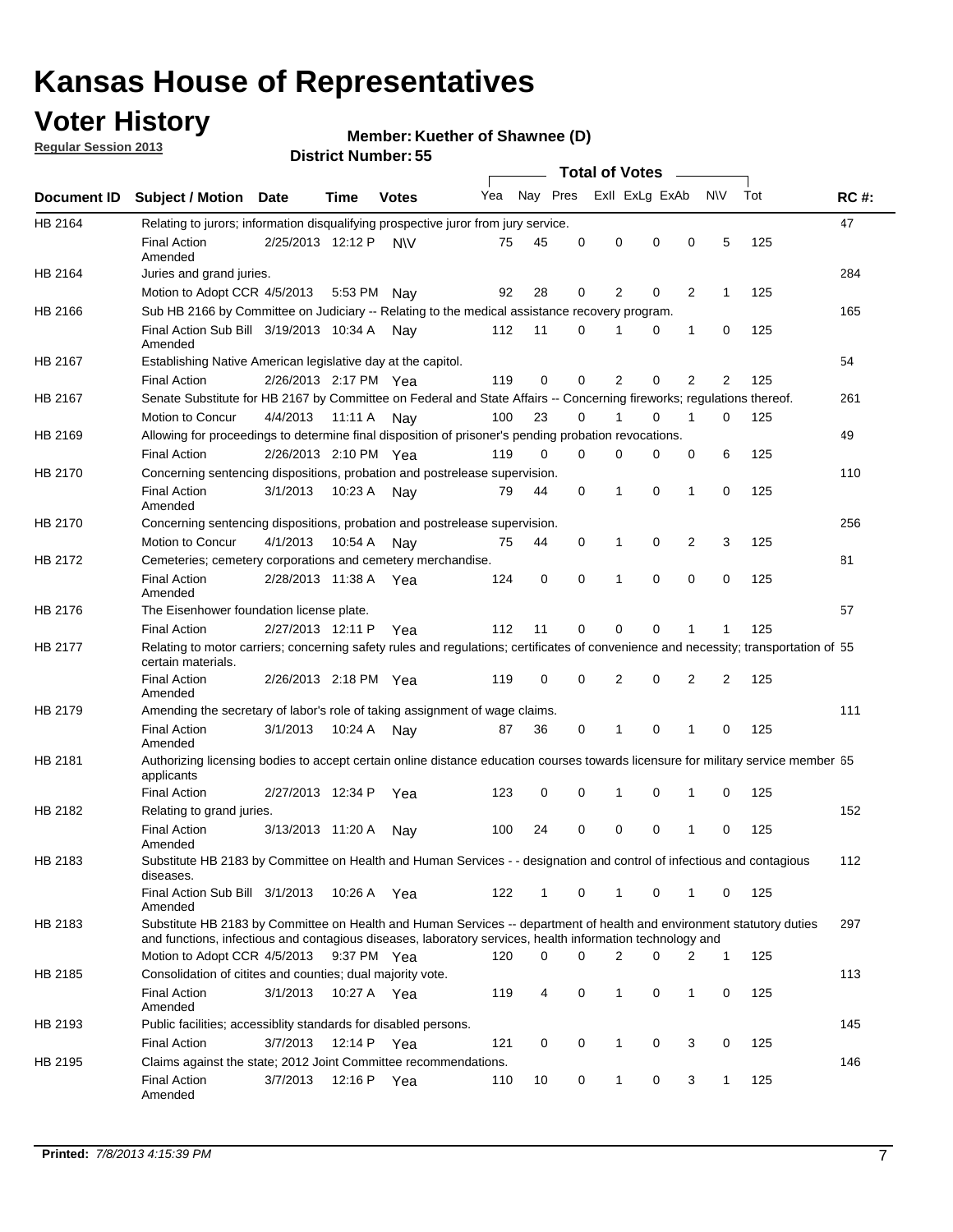## **Voter History**

**Member: Kuether of Shawnee (D)** 

**Regular Session 2013**

|                |                                                                                                                                                                             |                       |             |              |     |          |          | <b>Total of Votes</b> |   |              |            |     |             |
|----------------|-----------------------------------------------------------------------------------------------------------------------------------------------------------------------------|-----------------------|-------------|--------------|-----|----------|----------|-----------------------|---|--------------|------------|-----|-------------|
| Document ID    | <b>Subject / Motion Date</b>                                                                                                                                                |                       | Time        | <b>Votes</b> | Yea | Nay Pres |          | Exll ExLg ExAb        |   |              | <b>N/A</b> | Tot | <b>RC#:</b> |
| HB 2197        | Kansas state high school activities association; membership of board of directors and executive board.                                                                      |                       |             |              |     |          |          |                       |   |              |            |     | 249         |
|                | Emergency Final<br><b>Action Amend</b>                                                                                                                                      | 3/26/2013 8:46 PM     |             | Nav          | 69  | 53       | 0        |                       | 0 | 2            | 0          | 125 |             |
| HB 2199        | Second amendment protection act.                                                                                                                                            |                       |             |              |     |          |          |                       |   |              |            |     | 157         |
|                | <b>Final Action</b><br>Amended                                                                                                                                              | 3/14/2013 11:34 A     |             | Nav          | 94  | 29       | 0        | 0                     | 0 | 2            | 0          | 125 |             |
| HB 2199        | Senate Substitute for HB 2199 by Committee on Federal and State Affairs--Secretary of Administration; successor; diretor of                                                 |                       |             |              |     |          |          |                       |   |              |            |     | 313         |
|                | accounts and reports; certain rules and regulations; Kansas liguor control act.                                                                                             |                       |             |              |     |          |          |                       |   |              |            |     |             |
|                | Motion to adopt CCR 5/22/2013 2:17 PM Yea                                                                                                                                   |                       |             |              | 89  | 23       | 0        | 1                     | 0 | 12           | 0          | 125 |             |
| HB 2200        | Executive chief information technology officer; office of information tehcnology services.                                                                                  |                       |             |              |     |          |          |                       |   |              |            |     | 114         |
|                | <b>Final Action</b><br>Amended                                                                                                                                              | 3/1/2013              | 10:28 A     | Yea          | 121 | 2        | 0        | 1                     | 0 | 1            | 0          | 125 |             |
| HB 2201        | Telecommunications; regulation by the state corporation commission and distributions from the Kansas universal service<br>fund.                                             |                       |             |              |     |          |          |                       |   |              |            |     | 33          |
|                | <b>Final Action</b><br>Amended                                                                                                                                              | 2/18/2013 11:24 A     |             | Yea          | 118 | 1        | 0        | 2                     | 0 | 4            | 0          | 125 |             |
| HB 2201        | Telecommunications; regulation by the state corporation commission and distributions from the Kansas universal service<br>fund.                                             |                       |             |              |     |          |          |                       |   |              |            |     | 278         |
|                | Motion to Adopt CCR 4/5/2013                                                                                                                                                |                       | 12:57 P     | Nav          | 99  | 20       | 0        | 2                     | 0 | 3            | 1          | 125 |             |
| HB 2202        | Providing automatic relief from certain motor carrier restrictions upon the governor's declaration of emergency.                                                            |                       |             |              |     |          |          |                       |   |              |            |     | 44          |
|                | <b>Final Action</b><br>Amended                                                                                                                                              | 2/20/2013 12:25 P     |             | Yea          | 122 | 0        | 0        | 0                     | 0 | 0            | 3          | 125 |             |
| HB 2203        | Relating to exercise of religion.                                                                                                                                           |                       |             |              |     |          |          |                       |   |              |            |     | 115         |
|                | <b>Final Action</b><br>Amended                                                                                                                                              | 3/1/2013              | 10:31 A     | Nay          | 109 | 14       | 0        | 1                     | 0 | 1            | 0          | 125 |             |
| HB 2203        | Relating to exercise of religion.                                                                                                                                           |                       |             |              |     |          |          |                       |   |              |            |     | 200         |
|                | Motion to Concur                                                                                                                                                            | 3/25/2013 9:41 AM     |             | Nav          | 109 | 12       | 0        | 2                     | 0 | 2            | 0          | 125 |             |
| HB 2204        | Relating to redemption of real property.                                                                                                                                    |                       |             |              |     |          |          |                       |   |              |            |     | 116         |
|                | <b>Final Action</b><br>Amended                                                                                                                                              | 3/1/2013              | 10:32 A     | Yea          | 123 | 0        | 0        | 1                     | 0 | 1            | 0          | 125 |             |
| HB 2204        | Extending the judicial branch surcharge for two years.                                                                                                                      |                       |             |              |     |          |          |                       |   |              |            |     | 308         |
|                | Motion to adopt CCR 5/13/2013 10:38 A                                                                                                                                       |                       |             | Yea          | 121 | 1        | 0        | 0                     | 0 | 3            | 0          | 125 |             |
| HB 2205        | Adoption hearings; time and waiver of notice.                                                                                                                               |                       |             |              |     |          |          |                       |   |              |            |     | 117         |
|                | <b>Final Action</b><br>Amended                                                                                                                                              | 3/1/2013              | 10:33 A Yea |              | 123 | 0        | 0        | 1                     | 0 | 1            | 0          | 125 |             |
| HB 2207        | Substitute HB 2207 by Committee on Agriculture and Natural Resources--Amending provisions relating to the regulation and<br>certification of animal feeding facilities.     |                       |             |              |     |          |          |                       |   |              |            |     | 56          |
|                | Final Action Sub Bill 2/26/2013 2:20 PM Yea                                                                                                                                 |                       |             |              | 119 | 0        | 0        | 2                     | 0 | 2            | 2          | 125 |             |
| <b>HB 2207</b> | Substitute HB 2207 by Committee on Agriculture and Natural Resources--Amending provisions relating to the regulation and 257<br>certification of animal feeding facilities. |                       |             |              |     |          |          |                       |   |              |            |     |             |
|                | Motion to Concur                                                                                                                                                            | 4/1/2013 2:23 PM Yea  |             |              | 119 | 0        | 0        | 1                     | 0 | 3            | 2          | 125 |             |
| HB 2209        | Amendments to the Kansas offender registration act.                                                                                                                         |                       |             |              |     |          |          |                       |   |              |            |     | 66          |
|                | <b>Final Action</b><br>Amended                                                                                                                                              | 2/27/2013 12:35 P Yea |             |              | 123 | 0        | 0        | $\mathbf{1}$          | 0 | $\mathbf{1}$ | 0          | 125 |             |
| HB 2210        | Elections; change of party affiliation.                                                                                                                                     |                       |             |              |     |          |          |                       |   |              |            |     | 132         |
|                | <b>Emergency Final</b><br><b>Action Amend</b>                                                                                                                               | 3/1/2013              | 1:02 PM Nay |              | 72  | 49       | 0        |                       | 0 | 1            | 2          | 125 |             |
| HB 2212        | Concerning the requirements to receiving a service grant through the veterans claims assistance program.                                                                    |                       |             |              |     |          |          |                       |   |              |            |     | 118         |
|                | Final Action                                                                                                                                                                | 3/1/2013              | 10:34 A Yea |              | 123 | 0        | 0        | $\mathbf{1}$          | 0 | 1            | 0          | 125 |             |
| HB 2213        | Member elections and retirement benefit determinations and one-time payments under KPERS act of 2015.                                                                       |                       |             |              |     |          |          |                       |   |              |            |     | 27          |
|                | <b>Final Action</b><br>Amended                                                                                                                                              | 2/15/2013 11:19 A Yea |             |              | 115 | 0        | 0        | 2                     | 2 | 3            | 3          | 125 |             |
| HB 2213        | Member elections and retirement benefit determinations and one-time payments under KPERS act of 2015.                                                                       |                       |             |              |     |          |          |                       |   |              |            |     | 311         |
|                | Motion to adopt CCR 5/20/2013 2:11 PM Yea                                                                                                                                   |                       |             |              | 104 | $\Omega$ | $\Omega$ | 1                     | 0 | 16           | 4          | 125 |             |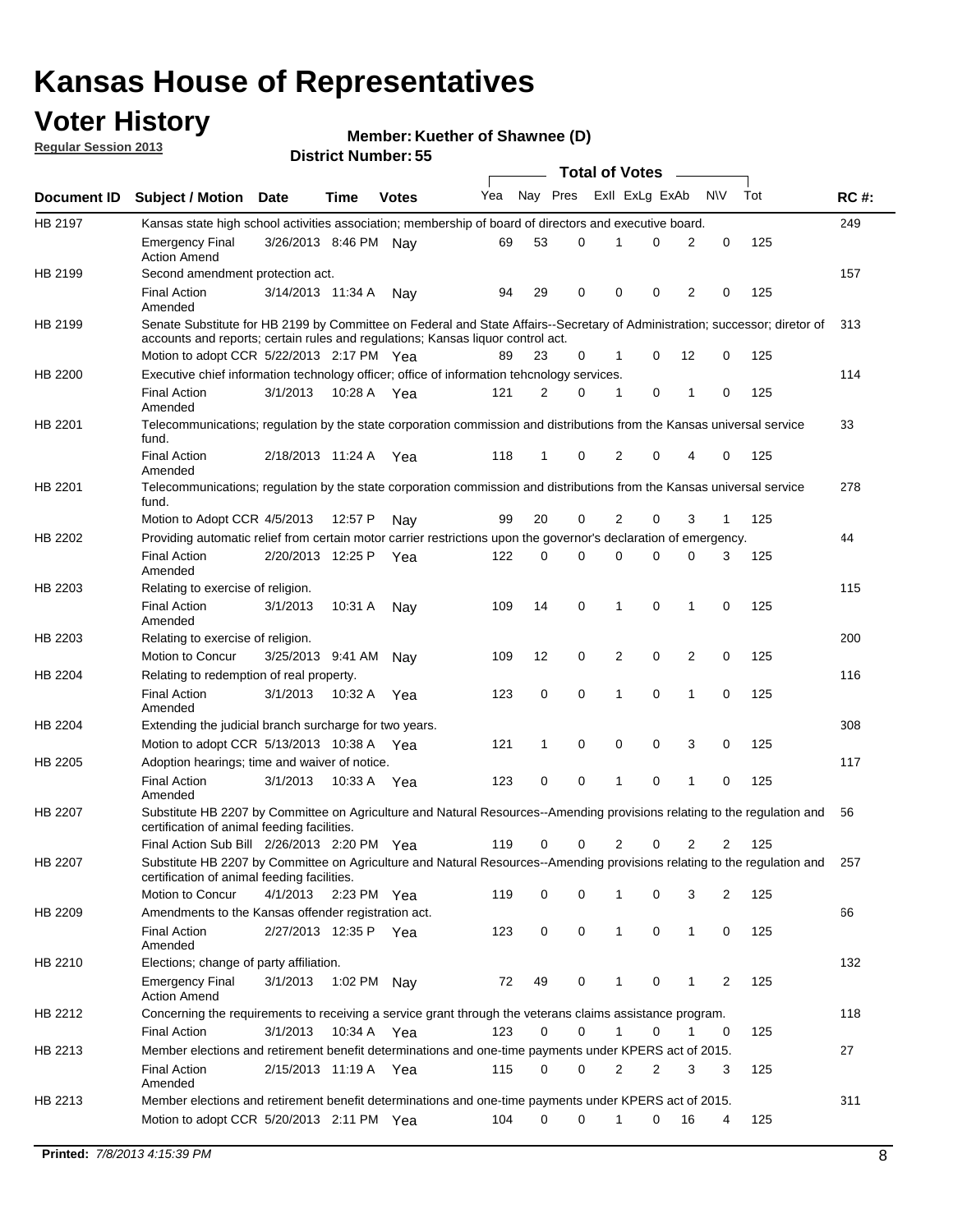## **Voter History**

**Member: Kuether of Shawnee (D)** 

**Regular Session 2013**

|                |                                                                                                                                                                                                       |                   |             | טט הסעוווטנו ועוווטכו |                             |              |          | <b>Total of Votes</b> |   | $\sim$         |              |     |             |
|----------------|-------------------------------------------------------------------------------------------------------------------------------------------------------------------------------------------------------|-------------------|-------------|-----------------------|-----------------------------|--------------|----------|-----------------------|---|----------------|--------------|-----|-------------|
| Document ID    | <b>Subject / Motion Date</b>                                                                                                                                                                          |                   | <b>Time</b> | <b>Votes</b>          | Yea Nay Pres ExII ExLg ExAb |              |          |                       |   |                | <b>NV</b>    | Tot | <b>RC#:</b> |
| HB 2216        | Repealing certain joint committees and amending related statutes; amending the joint committees on special claims against<br>the state.                                                               |                   |             |                       |                             |              |          |                       |   |                |              |     | 119         |
|                | <b>Final Action</b><br>Amended                                                                                                                                                                        | 3/1/2013          | 10:36 A     | Nay                   | 91                          | 32           | 0        | 1                     | 0 | 1              | 0            | 125 |             |
| HB 2216        | Repealing certain joint committees and amending related statutes; amending the joint committees on special claims against<br>the state.                                                               |                   |             |                       |                             |              |          |                       |   |                |              |     | 323         |
|                | Motion to adopt CCR 6/2/2013                                                                                                                                                                          |                   | 12:18 A     | Nav                   | 81                          | 28           | 0        |                       | 0 | 6              | 9            | 125 |             |
| HB 2217        | Creating the crime of female genital mutilation and setting the penalty.                                                                                                                              |                   |             |                       |                             |              |          |                       |   |                |              |     | 120         |
|                | <b>Final Action</b><br>Amended                                                                                                                                                                        | 3/1/2013          |             | 10:37 A Yea           | 123                         | 0            | 0        | 1                     | 0 | $\mathbf{1}$   | 0            | 125 |             |
| HB 2218        | Driving under the influence of alcohol or drugs; tests; implied consent; administrative hearings.                                                                                                     |                   |             |                       |                             |              |          |                       |   |                |              |     | 82          |
|                | <b>Final Action</b>                                                                                                                                                                                   | 2/28/2013 11:40 A |             | Yea                   | 124                         | 0            | 0        | 1                     | 0 | 0              | 0            | 125 |             |
| HB 2218        | Driving under the influence of alcohol or drugs; boating under the influence of alcohol or drugs; tests; implied consent;<br>administrative hearings; aggravated battery DUI.                         |                   |             |                       |                             |              |          |                       |   |                |              |     | 303         |
|                | Motion to adopt CCR 5/9/2013                                                                                                                                                                          |                   | 11:46 A     | Yea                   | 120                         | 2            | 0        | 1                     | 0 | 1              | 1            | 125 |             |
| HB 2221        | Enacting the equal access act; school employees; professional employees organization.                                                                                                                 |                   |             |                       |                             |              |          |                       |   |                |              |     | 83          |
|                | <b>Final Action</b>                                                                                                                                                                                   | 2/28/2013 11:42 A |             | Nav                   | 71                          | 53           | 0        | 1                     | 0 | 0              | 0            | 125 |             |
| HB 2222        | School districts; bullying policies.                                                                                                                                                                  |                   |             |                       |                             |              |          |                       |   |                |              |     | 141         |
|                | <b>Emergency Final</b><br><b>Action Amend</b>                                                                                                                                                         | 3/1/2013          |             | 1:13 PM $Yea$         | 119                         | $\mathbf{1}$ | 1        | 1                     | 0 | $\mathbf{1}$   | 2            | 125 |             |
| HB 2228        | Decreased employer payments to group insurance reserve fund for KPERS plan of death and long-term disability benefits<br>during fiscal years 2014 and 2015.                                           |                   |             |                       |                             |              |          |                       |   |                |              |     | 28          |
|                | <b>Final Action</b><br>Amended                                                                                                                                                                        | 2/15/2013 11:21 A |             | Yea                   | 115                         | 0            | 0        | 2                     | 2 | 3              | 3            | 125 |             |
| HB 2231        | Substitute HB 2231 by Committee on Appropriations - Appropriations for FY 2014, FY 2015, FY 2016, FY 2017 and FY 2018<br>for various state agencies; capital improvement projects.                    |                   |             |                       |                             |              |          |                       |   |                |              |     | 177         |
|                | Final Action Sub Bill 3/20/2013 10:29 A<br>Amended                                                                                                                                                    |                   |             | Nav                   | 68                          | 55           | 0        |                       | 0 | 1              | 0            | 125 |             |
| HB 2234        | Contracts between the Kansas turnpike authority and the Kansas department of transportation.                                                                                                          |                   |             |                       |                             |              |          |                       |   |                |              |     | 151         |
|                | <b>Final Action</b><br>Amended                                                                                                                                                                        | 3/11/2013 11:16 A |             | Nav                   | 81                          | 41           | $\Omega$ | 0                     | 1 | $\overline{2}$ | 0            | 125 |             |
| HB 2234        | Naming the secretary of transportation as the director of operations of the Kansas turnpike authority; pertaining to certain<br>contracts between the authority and the department of transportation. |                   |             |                       |                             |              |          |                       |   |                |              |     | 299         |
|                | Motion to Adopt CCR 4/5/2013                                                                                                                                                                          |                   | 10:12 P     | Nav                   | 76                          | 44           | 0        | 2                     | 0 | 2              | 1            | 125 |             |
| <b>HB 2244</b> | Taxation of watercraft.<br><b>Emergency Final</b>                                                                                                                                                     | 3/26/2013 8:49 PM |             | Nay                   | 107                         | 15           | 0        | 1                     | 0 | 2              | 0            | 125 | 250         |
|                | <b>Action Amend</b>                                                                                                                                                                                   |                   |             |                       |                             |              |          |                       |   |                |              |     |             |
| HB 2249        | City annexation of fire district land; double taxation; refund.                                                                                                                                       |                   |             |                       |                             |              |          |                       |   |                |              |     | 121         |
|                | Final Action 3/1/2013 10:39 A Yea<br>Amended                                                                                                                                                          |                   |             |                       | 101                         | 22           | 0        | $\mathbf{1}$          | 0 | $\mathbf{1}$   | 0            | 125 |             |
| HB 2249        | Certain property issues; fire districts; historic preservation; solid waste.                                                                                                                          |                   |             |                       |                             |              |          |                       |   |                |              |     | 310         |
|                | Motion to Adopt CCR 5/17/2013 10:25 A Nav                                                                                                                                                             |                   |             |                       | 92                          | 18           | 0        | 1                     | 0 | 14             | 0            | 125 |             |
| HB 2252        | Eliminating the statute of limitations for prosecutions of rape and aggravated criminal sodomy.                                                                                                       |                   |             |                       |                             |              |          |                       |   |                |              |     | 122         |
|                | <b>Final Action</b><br>Amended                                                                                                                                                                        | 3/1/2013          |             | 10:40 A Yea           | 123                         | 0            | 0        |                       | 0 | $\mathbf{1}$   | 0            | 125 |             |
| HB 2253        | Abortion; prohibiting funding for abortion services; amending late-term abortion and woman's- right-to-know statutes.                                                                                 |                   |             |                       |                             |              |          |                       |   |                |              |     | 178         |
|                | <b>Final Action</b><br>Amended                                                                                                                                                                        | 3/20/2013 10:31 A |             | Nay                   | 92                          | 31           | 0        | 1                     | 0 | 1              | 0            | 125 |             |
| HB 2253        | Abortion; prohibiting funding for abortion services; amending late-term abortion and woman's- right-to-know statutes.                                                                                 |                   |             |                       |                             |              |          |                       |   |                |              |     | 301         |
|                | Motion to Adopt CCR 4/5/2013                                                                                                                                                                          |                   | 10:34 P     | Nay                   | 90                          | 30           | 0        | 2                     | 0 | 2              | $\mathbf{1}$ | 125 |             |
| HB 2255        | Economic development; investments in telecommunications machinery and equipment.                                                                                                                      |                   |             |                       |                             |              |          |                       |   |                |              |     | 142         |
|                | EFA Sub Bill<br>Amended                                                                                                                                                                               | 3/1/2013          |             | 1:15 PM Yea           | 116                         | 5            | 0        | 1                     | 0 | 1              | 2            | 125 |             |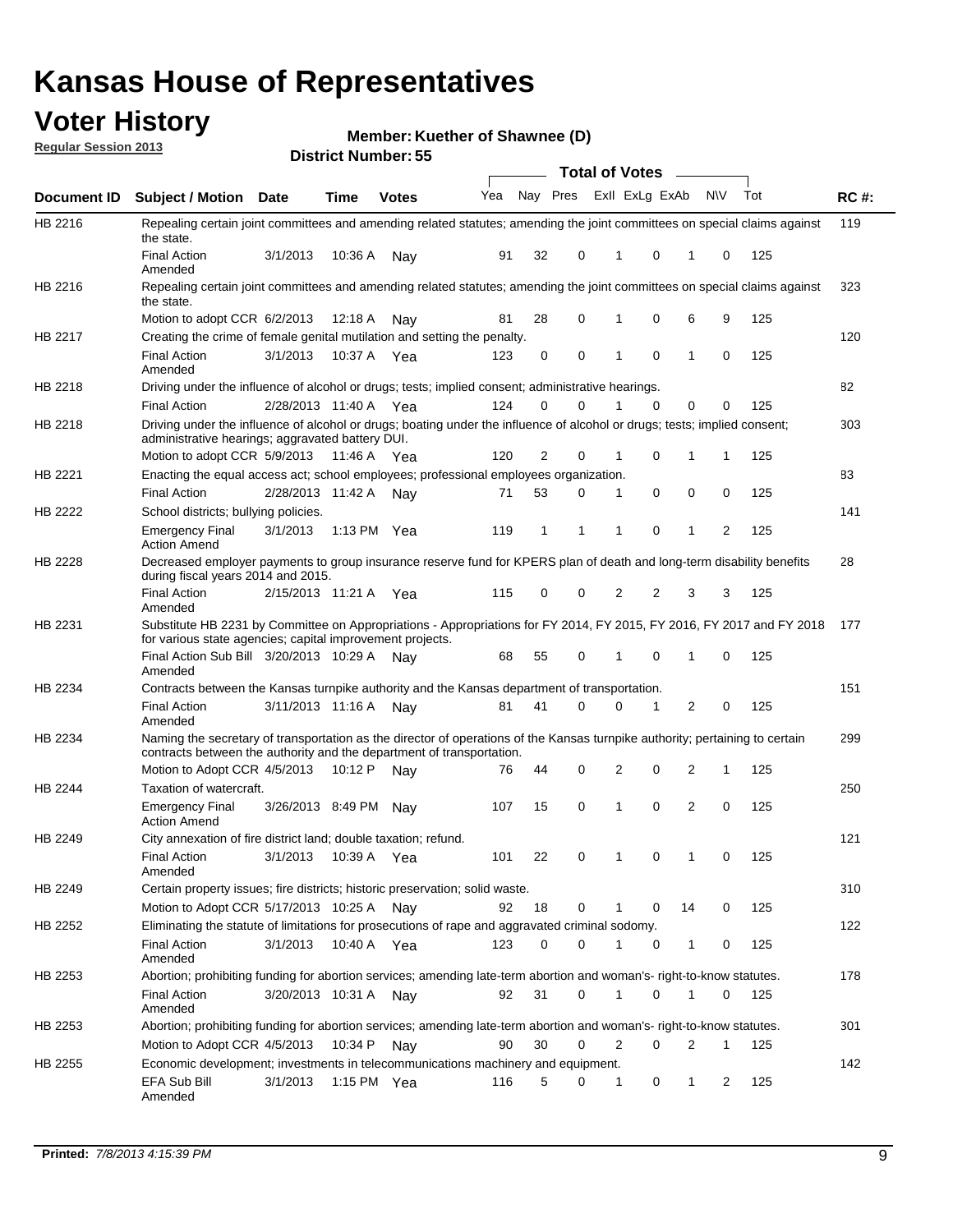## **Voter History**

**Member: Kuether of Shawnee (D)** 

**Regular Session 2013**

|             |                                                                                                                                                                                       |                       |             | טט וסווווטנו ויטווווטר |     |                         |             | <b>Total of Votes</b> |              | $\overline{\phantom{a}}$ |              |     |             |
|-------------|---------------------------------------------------------------------------------------------------------------------------------------------------------------------------------------|-----------------------|-------------|------------------------|-----|-------------------------|-------------|-----------------------|--------------|--------------------------|--------------|-----|-------------|
| Document ID | <b>Subject / Motion Date</b>                                                                                                                                                          |                       | <b>Time</b> | <b>Votes</b>           | Yea | Nay Pres Exll ExLg ExAb |             |                       |              |                          | <b>NV</b>    | Tot | <b>RC#:</b> |
| HB 2259     | Domestic relations; relating to dissolution of marriage;                                                                                                                              |                       |             |                        |     |                         |             |                       |              |                          |              |     | 58          |
|             | <b>Final Action</b>                                                                                                                                                                   | 2/27/2013 12:12 P     |             | Yea                    | 123 | 0                       | 0           | 1                     | 0            | 1                        | $\Omega$     | 125 |             |
| HB 2261     | Authorizing the expenditure of unencumbered balances held by school district; removing the cap for contingency reserve<br>fund.                                                       |                       |             |                        |     |                         |             |                       |              |                          |              |     | 48          |
|             | <b>Final Action</b><br>Amended                                                                                                                                                        | 2/25/2013 12:13 P     |             | <b>NV</b>              | 120 | 0                       | 0           | 0                     | 0            | 0                        | 5            | 125 |             |
| HB 2261     | School districts; expenditure of unencumbered bala ces; removing the cap for contingency reserve fund; establishing celebrate 305<br>freedom week; bullying policies. ies.            |                       |             |                        |     |                         |             |                       |              |                          |              |     |             |
|             | Motion to adopt CCR 5/9/2013                                                                                                                                                          |                       | 2:25 PM Yea |                        | 119 | 1                       | 0           |                       | 0            | 4                        | 0            | 125 |             |
| HB 2262     | Substitute HB 2262 by Committee on Appropriations - Amending the percentage amount that is deposited into the oil and gas 210<br>valuation depletion trust fund from 12.41% to 8.25%. |                       |             |                        |     |                         |             |                       |              |                          |              |     |             |
|             | Final Action Sub Bill 3/26/2013 9:58 AM Yea                                                                                                                                           |                       |             |                        | 96  | 23                      | 0           |                       | 0            | 5                        | 0            | 125 |             |
| HB 2267     | Income tax, credits, high performance incentive program; subtraction modifications, certain expenses related to living dinor<br>organ donations.                                      |                       |             |                        |     |                         |             |                       |              |                          |              |     | 252         |
|             | <b>Emergency Final</b><br><b>Action Amend</b>                                                                                                                                         | 3/26/2013 8:52 PM Yea |             |                        | 106 | 16                      | 0           | 1                     | 0            | 2                        | 0            | 125 |             |
| HB 2269     | John Bower memorial highway.                                                                                                                                                          |                       |             |                        |     |                         |             |                       |              |                          |              |     | 84          |
|             | <b>Final Action</b><br>Amended                                                                                                                                                        | 2/28/2013 11:44 A Yea |             |                        | 114 | 10                      | 0           | 1                     | 0            | 0                        | 0            | 125 |             |
| HB 2272     | Exempting IRB-purchased property from property taxatin without state ownerhsip requirement.                                                                                           |                       |             |                        |     |                         |             |                       |              |                          |              |     | 123         |
|             | <b>Final Action</b>                                                                                                                                                                   | 3/1/2013              | 10:41 A     | Yea                    | 123 | 0                       | 0           | 1                     | 0            | $\mathbf{1}$             | 0            | 125 |             |
| HB 2278     | Creating a penalty enhancement for the theft or burglary of a firearm.                                                                                                                |                       |             |                        |     |                         |             |                       |              |                          |              |     | 135         |
|             | <b>Emergency Final</b><br><b>Action Amend</b>                                                                                                                                         | 3/1/2013              | 1:06 PM Yea |                        | 117 | 4                       | $\mathbf 0$ | 1                     | 0            | 1                        | 2            | 125 |             |
| HB 2280     | School districts; establishing celebrate freedom week and related curriculum.                                                                                                         |                       |             |                        |     |                         |             |                       |              |                          |              |     | 140         |
|             | <b>Emergency Final</b><br><b>Action Amend</b>                                                                                                                                         | 3/1/2013              | 1:12 PM Nay |                        | 95  | 25                      | 1           | 1                     | 0            | 1                        | 2            | 125 |             |
| HB 2294     | Kansas uniform securities act.                                                                                                                                                        |                       |             |                        |     |                         |             |                       |              |                          |              |     | 124         |
|             | <b>Final Action</b>                                                                                                                                                                   | 3/1/2013              | 10:42 A     | Yea                    | 123 | 0                       | 0           | 1                     | 0            | $\mathbf{1}$             | 0            | 125 |             |
| HB 2296     | Campaign finance; permitted uses of campaign funds.                                                                                                                                   |                       |             |                        |     |                         |             |                       |              |                          |              |     | 148         |
|             | <b>Final Action</b>                                                                                                                                                                   | 3/8/2013              | 11:12 A Yea |                        | 120 | $\mathbf{1}$            | 0           | 0                     | $\mathbf{1}$ | 2                        | $\mathbf{1}$ | 125 |             |
| HB 2298     | Amending the crimes of interference with law enforcement and giving a false alarm.                                                                                                    |                       |             |                        |     |                         |             |                       |              |                          |              |     | 136         |
|             | <b>Emergency Final</b><br>Action                                                                                                                                                      | 3/1/2013              | 1:07 PM Yea |                        | 121 | 0                       | 0           | 1                     | 0            | 1                        | 2            | 125 |             |
| HB 2302     | Relating to drug screening, criminal history record check and fingerprinting of certain persons and employees.                                                                        |                       |             |                        |     |                         |             |                       |              |                          |              |     | 85          |
|             | <b>Final Action</b><br>Amended                                                                                                                                                        | 2/28/2013 11:45 A     |             | Yea                    | 124 | 0                       | $\Omega$    | 1                     | 0            | 0                        | $\mathbf 0$  | 125 |             |
| HB 2303     | Relating to drivier's license fees; driving under the influence equipment fund.                                                                                                       |                       |             |                        |     |                         |             |                       |              |                          |              |     | 125         |
|             | <b>Final Action</b><br>Amended                                                                                                                                                        | 3/1/2013              | 10:44 A     | Nay                    | 113 | 10                      | 0           | 1                     | 0            | 1                        | 0            | 125 |             |
| HB 2305     | Kansas storage tank act and containment of underground storage tanks.                                                                                                                 |                       |             |                        |     |                         |             |                       |              |                          |              |     | 126         |
|             | <b>Final Action</b>                                                                                                                                                                   | 3/1/2013              | 10:45 A     | Yea                    | 123 | 0                       | 0           | 1                     | 0            | 1                        | 0            | 125 |             |
| HB 2305     | Kansas storage tank act and containment of underground storage tanks.                                                                                                                 |                       |             |                        |     |                         |             |                       |              |                          |              |     | 197         |
|             | Motion to Concur                                                                                                                                                                      | 3/22/2013 11:36 A     |             | Yea                    | 119 | 0                       | 0           | 2                     | 0            | 3                        | $\mathbf{1}$ | 125 |             |
| HB 2311     | Increasing delinquent registration fees.                                                                                                                                              |                       |             |                        |     |                         |             |                       |              |                          |              |     | 127         |
|             | <b>Final Action</b>                                                                                                                                                                   | 3/1/2013              | 10:50 A     | Nay                    | 24  | 99                      | 0           | $\mathbf{1}$          | 0            | 1                        | 0            | 125 |             |
| HB 2312     | Kansas uninsurable health insurance plan; increase in life time limit.                                                                                                                |                       |             |                        |     |                         |             |                       |              |                          |              |     | 95          |
|             | <b>Final Action</b>                                                                                                                                                                   | 3/1/2013              | 9:53 AM Yea |                        | 123 | 0                       | 0           | 1                     | 0            | 1                        | 0            | 125 |             |
| HB 2318     | Authorizing use of motorcycle headlamp modulation systems and side lamps.                                                                                                             |                       |             |                        |     |                         |             |                       |              |                          |              |     | 128         |
|             | <b>Final Action</b><br>Amended                                                                                                                                                        | 3/1/2013              | 10:52 A     | Yea                    | 123 | 0                       | 0           | 1                     | 0            | 1                        | 0            | 125 |             |
| HB 2318     | Authorizing use of motorcycle headlamp modulation systems and side lamps.                                                                                                             |                       |             |                        |     |                         |             |                       |              |                          |              |     | 201         |
|             | Motion to Concur                                                                                                                                                                      | 3/25/2013 9:44 AM Yea |             |                        | 121 | 0                       | 0           | 2                     | 0            | 2                        | 0            | 125 |             |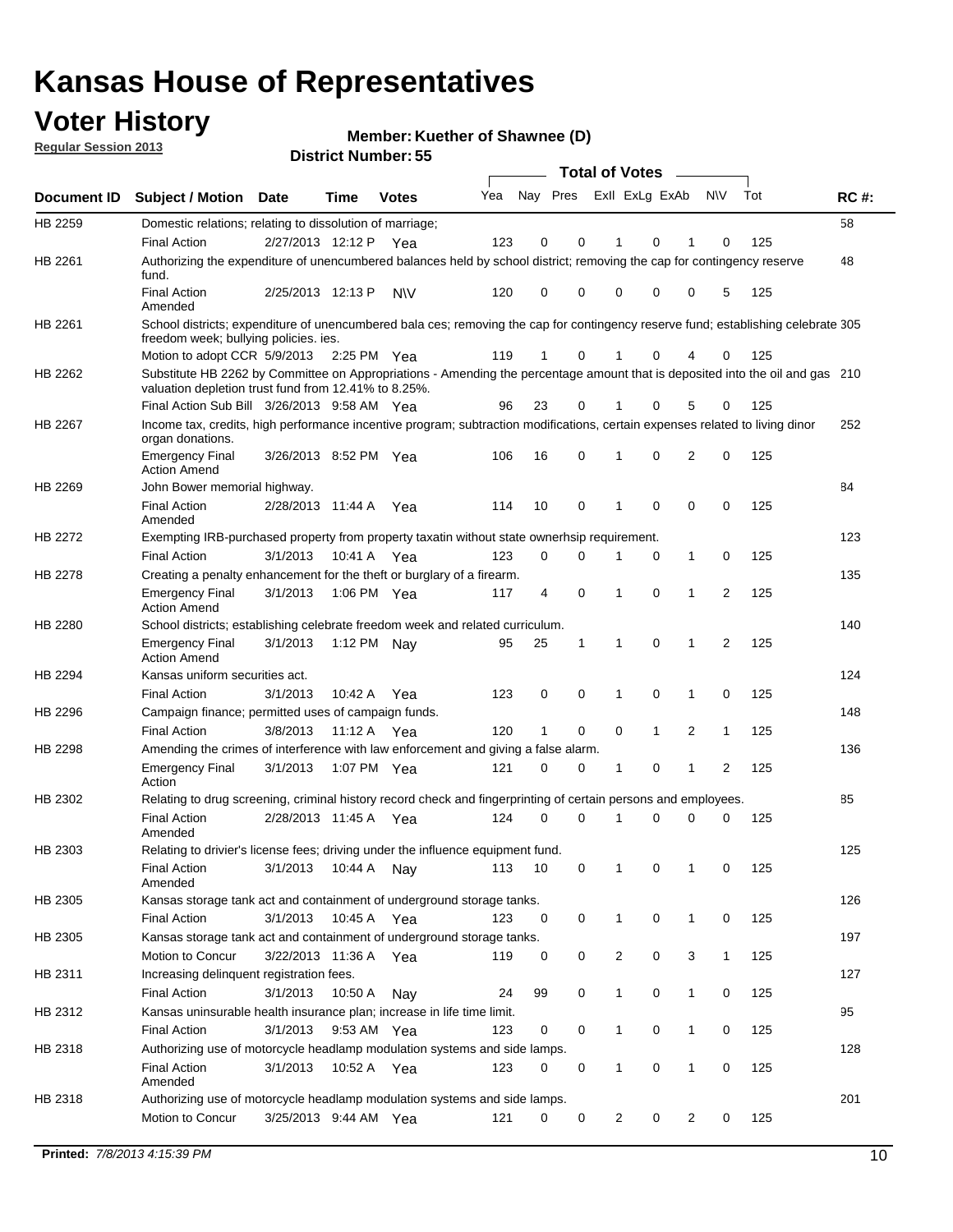## **Voter History**

**Regular Session 2013**

#### **Member: Kuether of Shawnee (D)**

|             |                                                                                                                                                                                             |                       |             |              |     |             |             | <b>Total of Votes</b> |   |                |           |     |             |
|-------------|---------------------------------------------------------------------------------------------------------------------------------------------------------------------------------------------|-----------------------|-------------|--------------|-----|-------------|-------------|-----------------------|---|----------------|-----------|-----|-------------|
| Document ID | <b>Subject / Motion</b>                                                                                                                                                                     | Date                  | Time        | <b>Votes</b> | Yea | Nay Pres    |             | Exll ExLg ExAb        |   |                | <b>NV</b> | Tot | <b>RC#:</b> |
| HB 2319     | Creating the coalition of innovative districts act.                                                                                                                                         |                       |             |              |     |             |             |                       |   |                |           |     | 149         |
|             | <b>Final Action</b><br>Amended                                                                                                                                                              | 3/8/2013              | 11:17 A     | Nav          | 74  | 47          | 0           | 0                     | 1 | 3              | 0         | 125 |             |
| HB 2319     | Creating the coalition of innovative districts act.                                                                                                                                         |                       |             |              |     |             |             |                       |   |                |           |     | 279         |
|             | Motion to Adopt CCR 4/5/2013                                                                                                                                                                |                       |             | 1:03 PM Nay  | 71  | 47          | 0           | 2                     | 0 | 3              | 2         | 125 |             |
| HB 2322     | Relating to the division of health of the department of health and environment.                                                                                                             |                       |             |              |     |             |             |                       |   |                |           |     | 86          |
|             | <b>Final Action</b><br>Amended                                                                                                                                                              | 2/28/2013 11:46 A Yea |             |              | 118 | 6           | 0           | 1                     | 0 | 0              | 0         | 125 |             |
| HB 2326     | VoIP and IP enabled services.                                                                                                                                                               |                       |             |              |     |             |             |                       |   |                |           |     | 129         |
|             | <b>Final Action</b><br>Amended                                                                                                                                                              | 3/1/2013              | 10:53 A     | Yea          | 123 | 0           | 0           | 1                     | 0 | 1              | 0         | 125 |             |
| HB 2338     | Courts; docket fees.                                                                                                                                                                        |                       |             |              |     |             |             |                       |   |                |           |     | 211         |
|             | <b>Final Action</b><br>Amended                                                                                                                                                              | 3/26/2013 10:00 A     |             | Nav          | 67  | 52          | 0           | 1                     | 0 | 5              | 0         | 125 |             |
| HB 2339     | Allowing insurers to return premiums to a policyholder separate from the notice of an adverse underwriting decision.                                                                        |                       |             |              |     |             |             |                       |   |                |           |     | 67          |
|             | <b>Final Action</b>                                                                                                                                                                         | 2/28/2013 11:16 A Yea |             |              | 124 | 0           | 0           |                       | 0 | 0              | 0         | 125 |             |
| HB 2339     | Combining life insurance with certain additional health related riders, insurance agents-lines of insurance, health insurance for 287<br>certain firefighters and law enforcement officers. |                       |             |              |     |             |             |                       |   |                |           |     |             |
|             | Motion to Adopt CCR 4/5/2013 7:15 PM Yea                                                                                                                                                    |                       |             |              | 116 | 4           | 0           | 2                     | 0 | 2              | -1        | 125 |             |
| HB 2343     | Relating to the secretary of health and environment; office of laboratory services.                                                                                                         |                       |             |              |     |             |             |                       |   |                |           |     | 130         |
|             | <b>Final Action</b>                                                                                                                                                                         | 3/1/2013              | 10:54 A     | Nav          | 89  | 34          | 0           | 1                     | 0 | 1              | 0         | 125 |             |
| HB 2349     | School districts; audit by legislative post audit committee.                                                                                                                                |                       |             |              |     |             |             |                       |   |                |           |     | 87          |
|             | <b>Final Action</b><br>Amended                                                                                                                                                              | 2/28/2013 11:48 A Yea |             |              | 120 | 4           | $\mathbf 0$ | 1                     | 0 | 0              | 0         | 125 |             |
| HB 2349     | School districts; audit by legislative post audit committee.                                                                                                                                |                       |             |              |     |             |             |                       |   |                |           |     | 291         |
|             | Motion to Concur                                                                                                                                                                            | 4/5/2013              | 7:55 PM Yea |              | 118 | 2           | $\mathbf 0$ | 2                     | 0 | 2              | 1         | 125 |             |
| HB 2352     | Maximum benefits increased for certain members of the Kansas police and firemen's retirement system.                                                                                        |                       |             |              |     |             |             |                       |   |                |           |     | 88          |
|             | <b>Final Action</b>                                                                                                                                                                         | 2/28/2013 11:49 A     |             | Yea          | 124 | 0           | 0           | 1                     | 0 | 0              | 0         | 125 |             |
| HB 2353     | Adding certain controlled substances as schedule I drugs.                                                                                                                                   |                       |             |              |     |             |             |                       |   |                |           |     | 138         |
|             | <b>Emergency Final</b><br>Action                                                                                                                                                            | 3/1/2013              |             | 1:09 PM Yea  | 121 | 0           | 0           | 1                     | 0 | 1              | 2         | 125 |             |
| HB 2357     | 242nd engineer company ae" KS army national guard ae" membrial highway.                                                                                                                     |                       |             |              |     |             |             |                       |   |                |           |     | 96          |
|             | <b>Final Action</b>                                                                                                                                                                         | 3/1/2013              | 9:54 AM Yea |              | 123 | 0           | 0           | 1                     | 0 | 1              | 0         | 125 |             |
| HB 2357     | 242nd engineer company-KS army national guard- highway.                                                                                                                                     |                       |             |              |     |             |             |                       |   |                |           |     | 202         |
|             | Motion to Concur                                                                                                                                                                            | 3/25/2013 9:47 AM Yea |             |              | 121 | $\mathbf 0$ | $\mathbf 0$ | $\overline{2}$        | 0 | $\overline{2}$ | 0         | 125 |             |
| HB 2363     | Exempting certain aggregate mining operations from department of health and environment regulations.                                                                                        |                       |             |              |     |             |             |                       |   |                |           |     | 131         |
|             | <b>Final Action</b><br>Amended                                                                                                                                                              | 3/1/2013              | 10:56 A     | Yea          | 123 | 0           | 0           | 1                     | 0 | 1              | 0         | 125 |             |
| HB 2363     | Water; wastewater regulations for sand and gravel; streams, dams and water obstructions.                                                                                                    |                       |             |              |     |             |             |                       |   |                |           |     | 280         |
|             | Motion to Adopt CCR 4/5/2013                                                                                                                                                                |                       |             | 1:10 PM Yea  | 119 | 0           | 0           | 2                     | 0 | 3              |           | 125 |             |
| HB 2368     | Relating to the governor's mental health services planning council.                                                                                                                         |                       |             |              |     |             |             |                       |   |                |           |     | 137         |
|             | Emergency Final<br><b>Action Amend</b>                                                                                                                                                      | 3/1/2013              |             | 1:08 PM Yea  | 121 | 0           | 0           | $\mathbf{1}$          | 0 | 1              | 2         | 125 |             |
| HB 2377     | Relating to court fees and costs; judicial branch surcharge fund.                                                                                                                           |                       |             |              |     |             |             |                       |   |                |           |     | 212         |
|             | <b>Final Action</b>                                                                                                                                                                         | 3/26/2013 10:01 A Yea |             |              | 118 | 1           | 0           |                       | 0 | 5              | 0         | 125 |             |
| HB 2378     | Sales tax exemption for sales of certain machinery and equipment used for surface mining activities.                                                                                        |                       |             |              |     |             |             |                       |   |                |           |     | 251         |
|             | <b>Emergency Final</b><br><b>Action Amend</b>                                                                                                                                               | 3/26/2013 8:51 PM Yea |             |              | 104 | 18          | 0           | 1                     | 0 | 2              | 0         | 125 |             |
| HB 2381     | Election campaign finance; removing certain limitations to contributions made during legislative sessions.                                                                                  |                       |             |              |     |             |             |                       |   |                |           |     | 198         |
|             | Final Action<br>Amended                                                                                                                                                                     | 3/25/2013 9:30 AM Yea |             |              | 100 | 21          | 0           | 2                     | 0 | 2              | 0         | 125 |             |
| HB 2387     | Clarifying that felony murder is not a lesser included offense of capital murder.                                                                                                           |                       |             |              |     |             |             |                       |   |                |           |     | 213         |
|             | <b>Final Action</b>                                                                                                                                                                         | 3/26/2013 10:02 A     |             | Yea          | 117 | 2           | 0           | $\mathbf{1}$          | 0 | 5              | 0         | 125 |             |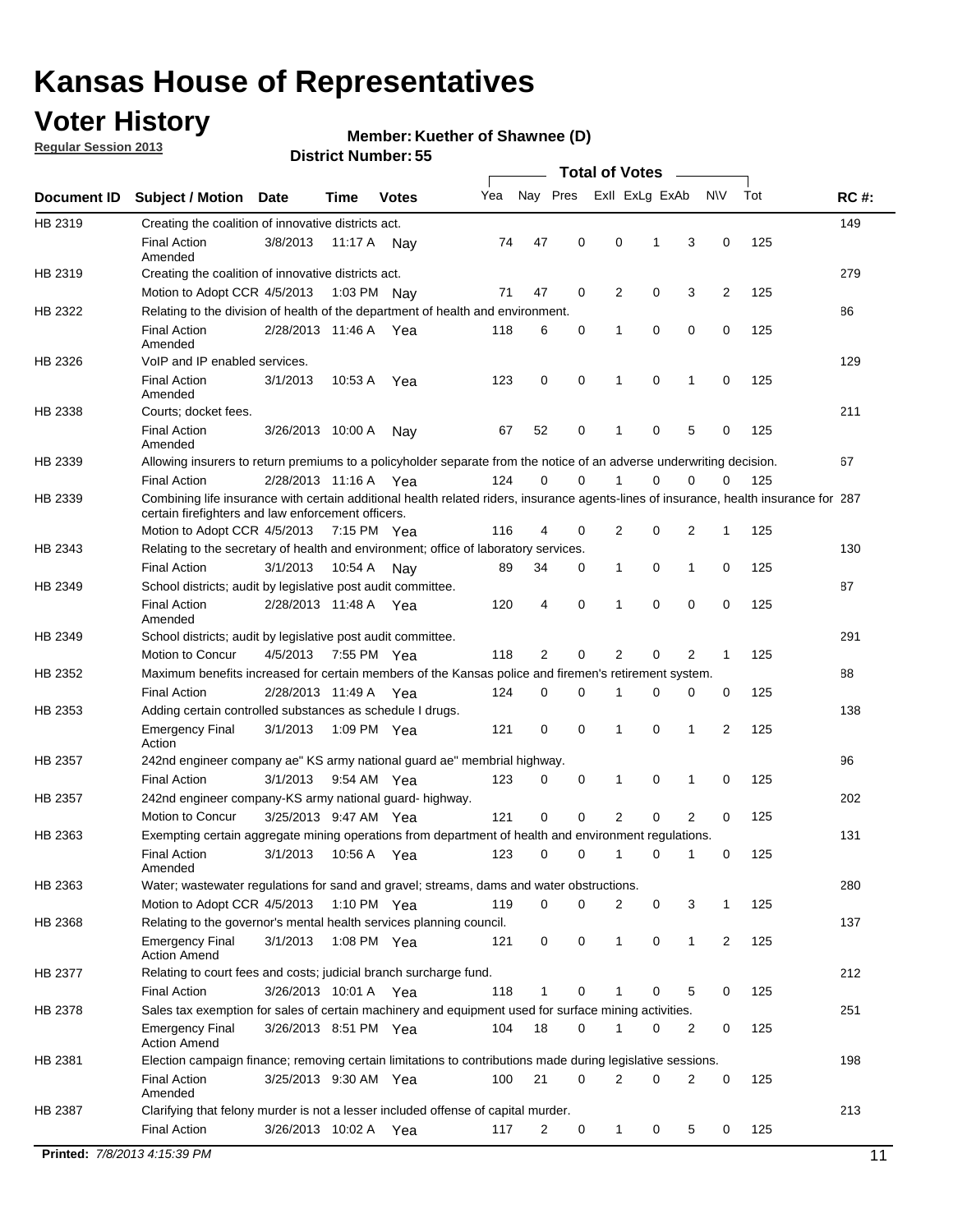## **Voter History**

**Member: Kuether of Shawnee (D)** 

**Regular Session 2013**

|                 |                                                                                                                                                                                                                                                  |                       |         |              |     |              |          | <b>Total of Votes</b> |   |   |              |     |             |
|-----------------|--------------------------------------------------------------------------------------------------------------------------------------------------------------------------------------------------------------------------------------------------|-----------------------|---------|--------------|-----|--------------|----------|-----------------------|---|---|--------------|-----|-------------|
| Document ID     | Subject / Motion Date                                                                                                                                                                                                                            |                       | Time    | <b>Votes</b> | Yea | Nay Pres     |          | Exll ExLg ExAb        |   |   | <b>NV</b>    | Tot | <b>RC#:</b> |
| HB 2389         | Capital murder; notice of intent to seek the death penalty.                                                                                                                                                                                      |                       |         |              |     |              |          |                       |   |   |              |     | 214         |
|                 | <b>Final Action</b>                                                                                                                                                                                                                              | 3/26/2013 10:03 A     |         | Yea          | 118 | 1            | 0        | 1                     | 0 | 5 | 0            | 125 |             |
| HB 2391         | School finance; amount of tax levy authorized to finance ancillary school facilities.                                                                                                                                                            |                       |         |              |     |              |          |                       |   |   |              |     | 237         |
|                 | <b>Emergency Final</b><br><b>Action Amend</b>                                                                                                                                                                                                    | 3/26/2013 8:30 PM Nav |         |              | 64  | 57           | 0        | 1                     | 0 | 2 | 1            | 125 |             |
| HB 2391         | Senate Substitute for HB 2391 by Committee on Ways and Means - Creating the joint committee on uniform educational<br>standards oversight.                                                                                                       |                       |         |              |     |              |          |                       |   |   |              |     | 321         |
|                 | Sub Motion to Concur 6/1/2013                                                                                                                                                                                                                    |                       | 10:06 P | Nav          | 55  | 58           | 0        | 0                     | 0 | 6 | 6            | 125 |             |
| HB 2396         | Allowing the secretary of administration to identify state owned real property as surplus property and establishing an appeals 253<br>process of such identification; also amending procedures for the disposition of state surplus real estate. |                       |         |              |     |              |          |                       |   |   |              |     |             |
|                 | <b>Emergency Final</b><br>Action Amend                                                                                                                                                                                                           | 3/26/2013 8:53 PM Yea |         |              | 122 | 0            | 0        |                       | 0 | 2 | 0            | 125 |             |
| HB 2403         | Issuing \$1,500,000,000 of pension obligation bonds to finance a portion of the unfunded actuarial liability of KPERS.                                                                                                                           |                       |         |              |     |              |          |                       |   |   |              |     | 236         |
|                 | <b>Final Action</b><br>Amended                                                                                                                                                                                                                   | 3/26/2013 8:29 PM Nay |         |              | 73  | 49           | 0        | 1                     | 0 | 2 | 0            | 125 |             |
| <b>HCR 5014</b> | Urging approval of the Presidential Permit application allowing the construction and operation of the TransCanada Keystone<br>XL Pipeline.                                                                                                       |                       |         |              |     |              |          |                       |   |   |              |     | 215         |
|                 | <b>Final Action</b>                                                                                                                                                                                                                              | 3/26/2013 10:05 A     |         | Nav          | 108 | 11           | 0        |                       | 0 | 5 | 0            | 125 |             |
| HR 6004         | Rules of House of Representatives, permanent rules of the 2013-2014 biennium.                                                                                                                                                                    |                       |         |              |     |              |          |                       |   |   |              |     | 4           |
|                 | <b>Final Action</b><br>Amended                                                                                                                                                                                                                   | 1/28/2013 11:09 A     |         | Nav          | 82  | 40           | 0        | 0                     | 0 | 3 | 0            | 125 |             |
| SB 1            | Legislative Post Audit; periodic audits of the State treasurer and the pooled money investment board.                                                                                                                                            |                       |         |              |     |              |          |                       |   |   |              |     | 216         |
|                 | <b>Final Action</b><br>Amended                                                                                                                                                                                                                   | 3/26/2013 10:06 A     |         | Yea          | 118 | 1            | 0        | 1                     | 0 | 5 | 0            | 125 |             |
| SB 16           | Kansas racketeer influenced and corrupt organization act, criminal street gangs.                                                                                                                                                                 |                       |         |              |     |              |          |                       |   |   |              |     | 217         |
|                 | <b>Final Action</b><br>Amended                                                                                                                                                                                                                   | 3/26/2013 10:12 A Yea |         |              | 74  | 45           | 0        | 1                     | 0 | 5 | 0            | 125 |             |
| SB 20           | Civil procedure; temporary restraining orders and poverty affidavits.                                                                                                                                                                            |                       |         |              |     |              |          |                       |   |   |              |     | 190         |
|                 | <b>Final Action</b><br>Amended                                                                                                                                                                                                                   | 3/22/2013 11:15 A     |         | Yea          | 119 | 0            | 0        | 2                     | 0 | 3 | $\mathbf{1}$ | 125 |             |
| SB 20           | Civil procedure; temporary restraining orders and poverty affidavits.                                                                                                                                                                            |                       |         |              |     |              |          |                       |   |   |              |     | 304         |
|                 | Motion to adopt CCR 5/9/2013                                                                                                                                                                                                                     |                       |         | 2:21 PM Yea  | 119 | $\mathbf{1}$ | 0        | 1                     | 0 | 4 | 0            | 125 |             |
| SB 21           | Firearms; criminal possession of a firearm; expungement; personal and family protection act.                                                                                                                                                     |                       |         |              |     |              |          |                       |   |   |              |     | 255         |
|                 | <b>Emergency Final</b><br>Action                                                                                                                                                                                                                 | 3/26/2013 8:56 PM Yea |         |              | 119 | 3            | 0        |                       | 0 | 2 | 0            | 125 |             |
| SB 23           | Continuation of statewide tax levy for public schools.                                                                                                                                                                                           |                       |         |              |     |              |          |                       |   |   |              |     | 243         |
|                 | <b>Emergency Final</b><br><b>Action Amend</b>                                                                                                                                                                                                    | 3/26/2013 8:38 PM Yea |         |              | 122 | 0            | 0        | 1                     | 0 | 2 | 0            | 125 |             |
| <b>SB 23</b>    | School districts; sttewide tax levy for public schools; school finance amendments                                                                                                                                                                |                       |         |              |     |              |          |                       |   |   |              |     | 296         |
|                 | Motion to Adopt CCR 4/5/2013 9:32 PM Yea                                                                                                                                                                                                         |                       |         |              | 119 | 1            | 0        | 2                     | 0 | 2 | 1            | 125 |             |
| <b>SB 24</b>    | Insurance - Risk-based capital requirements for property, casualty and life insurance companies.                                                                                                                                                 |                       |         |              |     |              |          |                       |   |   |              |     | 204         |
|                 | <b>Final Action</b>                                                                                                                                                                                                                              | 3/26/2013 9:50 AM Yea |         |              | 119 | 0            | 0        |                       | 0 | 5 | 0            | 125 |             |
| SB 25           | Insurance-Risk-based capital requirements for health organizations.                                                                                                                                                                              |                       |         |              |     |              |          |                       |   |   |              |     | 205         |
|                 | <b>Final Action</b>                                                                                                                                                                                                                              | 3/26/2013 9:51 AM Yea |         |              | 119 | 0            | 0        | 1                     | 0 | 5 | 0            | 125 |             |
| SB 27           | Eligibility of students under the military service scholarship program act.                                                                                                                                                                      |                       |         |              |     |              |          |                       |   |   |              |     | 166         |
|                 | <b>Final Action</b><br>Amended                                                                                                                                                                                                                   | 3/19/2013 10:35 A Yea |         |              | 123 | 0            | 0        |                       | 0 | 1 | 0            | 125 |             |
| SB 28           | Authorizing the division of emergency management within the adjutant general's department to accept certain real property.                                                                                                                       |                       |         |              |     |              |          |                       |   |   |              |     | 184         |
|                 | <b>Final Action</b>                                                                                                                                                                                                                              | 3/21/2013 11:22 A Yea |         |              | 121 | 0            | $\Omega$ | 1                     | 0 | 3 | $\Omega$     | 125 |             |
| SB 37           | Kansas home inspectors professional competence and financial responsibility act.                                                                                                                                                                 |                       |         |              |     |              |          |                       |   |   |              |     | 218         |
|                 | <b>Final Action</b>                                                                                                                                                                                                                              | 3/26/2013 10:14 A Yea |         |              | 102 | 17           | 0        | 1                     | 0 | 5 | 0            | 125 |             |
| SB 51           | Health insurance coverage for bankers association.                                                                                                                                                                                               |                       |         |              |     |              |          |                       |   |   |              |     | 189         |
|                 | <b>Final Action</b>                                                                                                                                                                                                                              | 3/22/2013 11:14 A Yea |         |              | 119 | 0            | 0        | 2                     | 0 | 3 | $\mathbf{1}$ | 125 |             |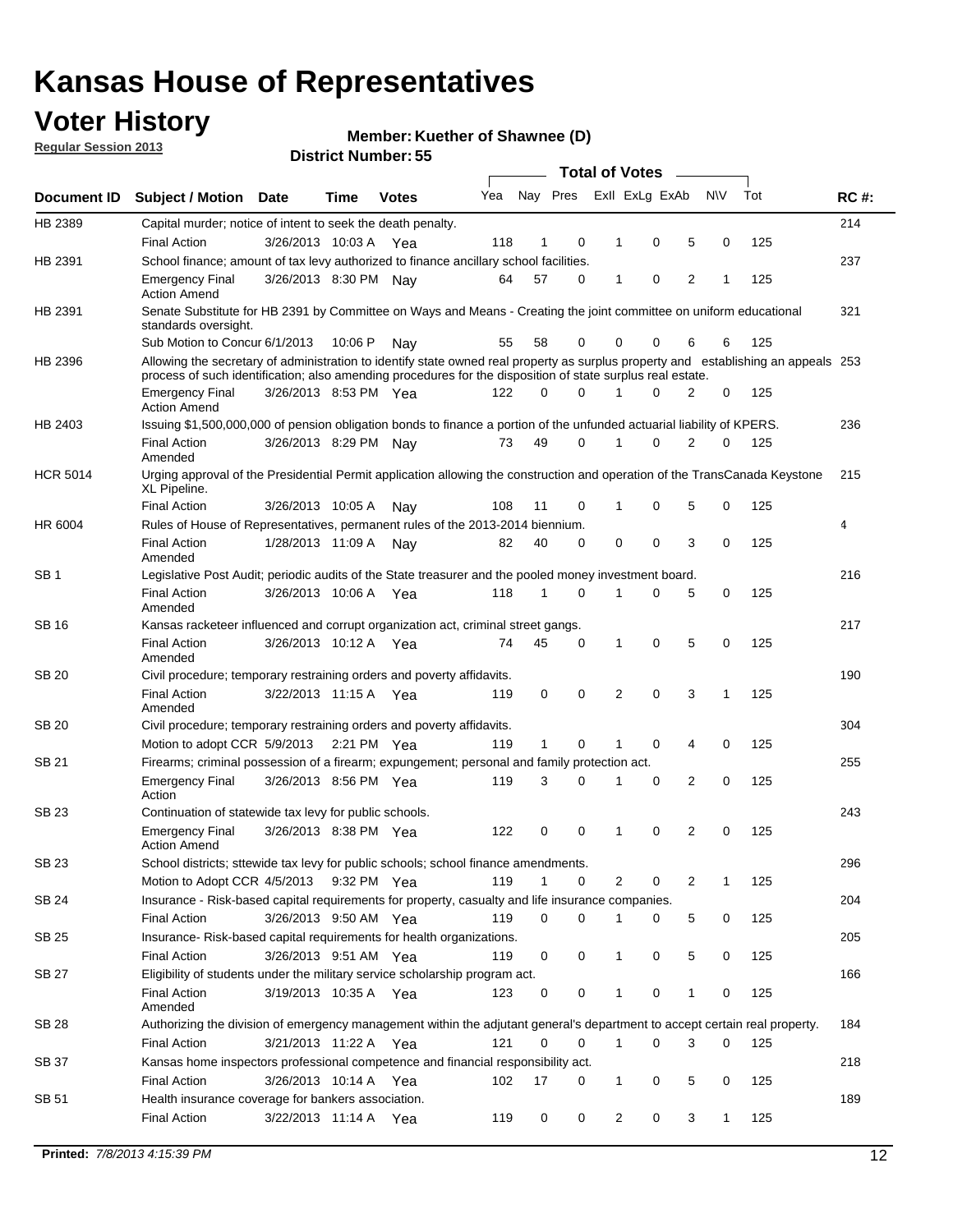## **Voter History**

**Member: Kuether of Shawnee (D)** 

**Regular Session 2013**

|              |                                                                                                                                                                                                                                                                                                                                                                                                         |                       |             |              |     | <b>Total of Votes</b> |             |                |   |                |             |     |             |  |
|--------------|---------------------------------------------------------------------------------------------------------------------------------------------------------------------------------------------------------------------------------------------------------------------------------------------------------------------------------------------------------------------------------------------------------|-----------------------|-------------|--------------|-----|-----------------------|-------------|----------------|---|----------------|-------------|-----|-------------|--|
| Document ID  | <b>Subject / Motion Date</b>                                                                                                                                                                                                                                                                                                                                                                            |                       | Time        | <b>Votes</b> | Yea | Nay Pres              |             | Exll ExLg ExAb |   |                | <b>NV</b>   | Tot | <b>RC#:</b> |  |
| SB 52        | Mortgage interest rate cap increase.                                                                                                                                                                                                                                                                                                                                                                    |                       |             |              |     |                       |             |                |   |                |             |     | 238         |  |
|              | <b>Emergency Final</b><br>Action                                                                                                                                                                                                                                                                                                                                                                        | 3/26/2013 8:32 PM Yea |             |              | 120 | 2                     | 0           |                | 0 | 2              | 0           | 125 |             |  |
| SB 56        | Transferring the recognition of county fair associations from the secretary of agriculture to the board of county<br>commissioners.                                                                                                                                                                                                                                                                     |                       |             |              |     |                       |             |                |   |                |             |     | 191         |  |
|              | <b>Final Action</b><br>Amended                                                                                                                                                                                                                                                                                                                                                                          | 3/22/2013 11:21 A     |             | Yea          | 119 | 0                     | 0           | 2              | 0 | 3              | 1           | 125 |             |  |
| SB 57        | Substitute for SB 57 by Committee on Agriculture - Agriculture; powers and duties of the department of agriculture relating to<br>poultry improvement plan and domesticated deer.                                                                                                                                                                                                                       |                       |             |              |     |                       |             |                |   |                |             |     | 192         |  |
|              | Final Action Sub Bill 3/22/2013 11:24 A<br>Amended                                                                                                                                                                                                                                                                                                                                                      |                       |             | Nav          | 79  | 40                    | 0           | 2              | 0 | 3              | 1           | 125 |             |  |
| SB 57        | Substitute for SB 57 by Committee on Agriculture - Agriculture; powers and duties of the department of agriculture relating to<br>poultry improvement plan, stockyards and domesticated deer.                                                                                                                                                                                                           |                       |             |              |     |                       |             | 1              |   | 2              |             |     | 262         |  |
| SB 58        | Motion to adopt CCR 4/4/2013 2:18 PM Nay<br>Sentencing for unlawful manufacturing of controlled substances.                                                                                                                                                                                                                                                                                             |                       |             |              | 80  | 42                    | 0           |                | 0 |                | 0           | 125 | 219         |  |
|              | <b>Final Action</b>                                                                                                                                                                                                                                                                                                                                                                                     | 3/26/2013 10:15 A     |             |              | 119 | 0                     | 0           | 1              | 0 | 5              | 0           | 125 |             |  |
| <b>SB 59</b> | Attorney general; reward for information.                                                                                                                                                                                                                                                                                                                                                               |                       |             | Yea          |     |                       |             |                |   |                |             |     | 193         |  |
|              |                                                                                                                                                                                                                                                                                                                                                                                                         |                       |             |              |     |                       | 0           |                | 0 |                |             |     |             |  |
|              | <b>Final Action</b>                                                                                                                                                                                                                                                                                                                                                                                     | 3/22/2013 11:25 A     |             | Yea          | 119 | 0                     |             | 2              |   | 3              | 1           | 125 |             |  |
| SB 62        | Making gas pipeline safety terminology consistent with federal regulations.                                                                                                                                                                                                                                                                                                                             |                       |             |              |     |                       |             |                |   |                |             |     | 163         |  |
|              | <b>Final Action</b>                                                                                                                                                                                                                                                                                                                                                                                     | 3/19/2013 10:32 A     |             | Yea          | 123 | 0                     | 0           | 1              | 0 | 1              | 0           | 125 |             |  |
| SB 63        | Elections; voting crimes, penalties and prosecution.<br><b>Emergency Final</b><br><b>Action Amend</b>                                                                                                                                                                                                                                                                                                   | 3/26/2013 8:42 PM Nay |             |              | 69  | 53                    | $\mathbf 0$ | 1              | 0 | $\overline{2}$ | $\mathbf 0$ | 125 | 246         |  |
| SB 68        | Driver's license examinations; locations.                                                                                                                                                                                                                                                                                                                                                               |                       |             |              |     |                       |             |                |   |                |             |     | 220         |  |
|              | <b>Final Action</b>                                                                                                                                                                                                                                                                                                                                                                                     | 3/26/2013 10:16 A     |             | Yea          | 116 | 3                     | 0           | 1              | 0 | 5              | 0           | 125 |             |  |
| SB 69        | Motor vehicles; vehicle registration and license plates.                                                                                                                                                                                                                                                                                                                                                |                       |             |              |     |                       |             |                |   |                |             |     | 167         |  |
|              | <b>Final Action</b>                                                                                                                                                                                                                                                                                                                                                                                     | 3/19/2013 10:37 A     |             | Yea          | 117 | 6                     | 0           | 1              | 0 | $\mathbf{1}$   | 0           | 125 |             |  |
| SB 74        | Prison-made goods act; prohibiting prisoner production of manufactured or modular homes.                                                                                                                                                                                                                                                                                                                |                       |             |              |     |                       |             |                |   |                |             |     | 221         |  |
|              | <b>Final Action</b>                                                                                                                                                                                                                                                                                                                                                                                     | 3/26/2013 10:19 A     |             | Yea          | 87  | 32                    | 0           | 1              | 0 | 5              | 0           | 125 |             |  |
| SB 75        | Record requirements and civil penalties relating to sales of plastic bulk merchandise containers.                                                                                                                                                                                                                                                                                                       |                       |             |              |     |                       |             |                |   |                |             |     | 222         |  |
|              | <b>Final Action</b>                                                                                                                                                                                                                                                                                                                                                                                     | 3/26/2013 10:21 A     |             | Yea          | 101 | 18                    | 0           | 1              | 0 | 5              | 0           | 125 |             |  |
| SB 81        | Open records; requests for criminal justice information; restriction of certain officials' information from publicly accessible<br>records.                                                                                                                                                                                                                                                             |                       |             |              |     |                       |             |                |   |                |             |     | 194         |  |
|              | <b>Final Action</b><br>Amended                                                                                                                                                                                                                                                                                                                                                                          | 3/22/2013 11:27 A     |             | Yea          | 119 | 0                     | 0           | 2              | 0 | 3              |             | 125 |             |  |
| <b>SB83</b>  | House Substitute for SB 83 by Committee on Taxation - Income tax deductions and modifications; severance tax; sales tax;<br>delinquent tax liabilities.                                                                                                                                                                                                                                                 |                       |             |              |     |                       |             |                |   |                |             |     | 187         |  |
|              | Final Action Sub Bill 3/21/2013 11:30 A                                                                                                                                                                                                                                                                                                                                                                 |                       |             | Nav          | 96  | 25                    | 0           | 1              | 0 | 3              | 0           | 125 |             |  |
| SB 83        | House Substitute for SB 83 by Committee on Taxation--Income tax deductions and modifications; severance tax; sales tax and 260<br>compensating use tax, preseumptions relating to nexus; property tax, exemptions, new automobile manufacturinge property;<br>taxation of watercraft; leased commercial and industrial property appeals; correction of clerical errors.<br>Motion to adopt CCR 4/3/2013 |                       | 10:35 A Nay |              | 104 | 15                    | 0           | $\mathbf{1}$   | 0 | 3              | 2           | 125 |             |  |
| SB 84        | House Substitute for SB 84 by Committee on Taxation - Reduction to state income tax rates based on selected actual state                                                                                                                                                                                                                                                                                |                       |             |              |     |                       |             |                |   |                |             |     | 188         |  |
|              | general fund receipts computations; distribution of revenues from sales and compensating use tax; reduction of<br>Final Action Sub Bill 3/21/2013 11:34 A Nay                                                                                                                                                                                                                                           |                       |             |              | 82  | 39                    | $\Omega$    |                | 0 | 3              | $\Omega$    | 125 |             |  |
| SB 84        | Amended<br>House Substitute for SB 84 -- Reduction to state income tax rates based on selected actual state general fund receipts                                                                                                                                                                                                                                                                       |                       |             |              |     |                       |             |                |   |                |             |     | 317         |  |
|              | computations; reduction of itemized deductions.<br>Motion to adopt CCR 5/28/2013 2:32 PM Nav                                                                                                                                                                                                                                                                                                            |                       |             |              | 42  | 71                    | 0           |                | 0 | 9              | 2           | 125 |             |  |
| SB 84        | House Substitute for SB 84 -- Reduction to state income tax rates based on selected actual state general fund receipts                                                                                                                                                                                                                                                                                  |                       |             |              |     |                       |             |                |   |                |             |     | 319         |  |
|              | computations; reduction of itemized deductions.<br>Motion to adopt CCR 5/30/2013 9:14 PM Nay                                                                                                                                                                                                                                                                                                            |                       |             |              | 18  | 94                    | 0           |                | 0 | 9              | 3           | 125 |             |  |
| SB 85        | Motor vehicle insurance; providing proof of insurance by cellular phone or portable electronic device.                                                                                                                                                                                                                                                                                                  |                       |             |              |     |                       |             |                |   |                |             |     | 175         |  |
|              | <b>Final Action</b>                                                                                                                                                                                                                                                                                                                                                                                     | 3/20/2013 10:25 A Yea |             |              | 123 | 0                     | $\Omega$    |                | 0 | 1              | 0           | 125 |             |  |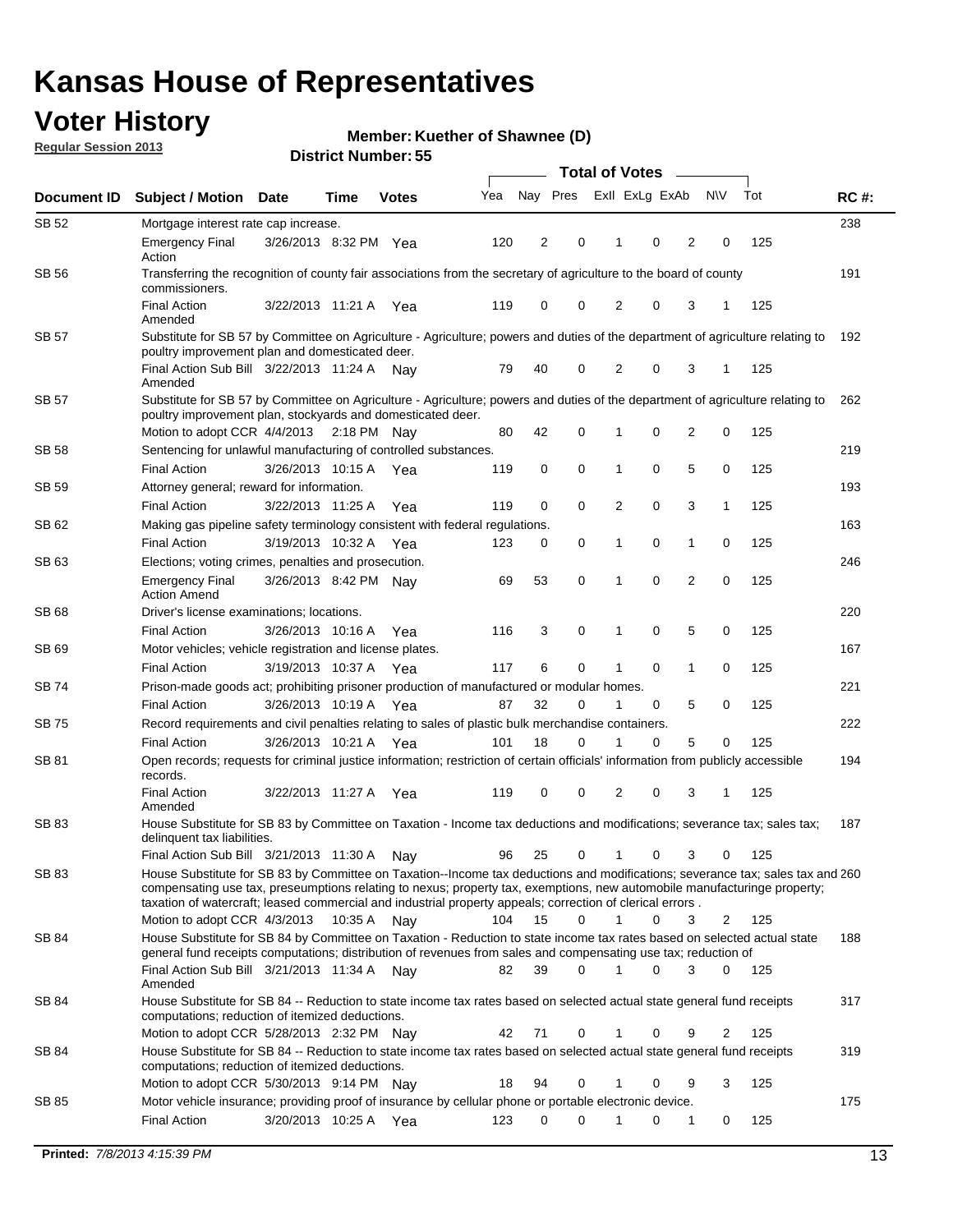## **Voter History**

**Regular Session 2013**

#### **Member: Kuether of Shawnee (D)**

| Document ID   | <b>Subject / Motion</b>                                                                               | Date                                                 | Time                                                               | <b>Votes</b> | Yea | Nay Pres     |   |              | Exll ExLg ExAb |                | <b>NV</b>    | Tot | <b>RC#:</b> |  |
|---------------|-------------------------------------------------------------------------------------------------------|------------------------------------------------------|--------------------------------------------------------------------|--------------|-----|--------------|---|--------------|----------------|----------------|--------------|-----|-------------|--|
| <b>SB 88</b>  | Increasing the children's advocacy center assessment fee.                                             |                                                      |                                                                    |              |     |              |   |              |                |                |              |     | 223         |  |
|               | <b>Final Action</b><br>Amended                                                                        | 3/26/2013 10:22 A                                    |                                                                    | Yea          | 118 | 1            | 0 | 1            | 0              | 5              | 0            | 125 |             |  |
| <b>SB 96</b>  | Motor vehicles; counties with multiple registration facilities; additional registration fee.          |                                                      |                                                                    |              |     |              |   |              |                |                |              |     | 224         |  |
|               | <b>Final Action</b><br>Amended                                                                        | 3/26/2013 10:24 A                                    |                                                                    | Nav          | 106 | 12           | 0 | 1            | 0              | 5              | 1            | 125 |             |  |
| <b>SB 96</b>  | Additional motor vehicle registration fees.                                                           |                                                      |                                                                    |              |     |              |   |              |                |                |              |     | 263         |  |
|               | Motion to adopt CCR 4/4/2013 2:21 PM                                                                  |                                                      |                                                                    | Nay          | 114 | 8            | 0 | 1            | 0              | $\overline{2}$ | 0            | 125 |             |  |
| SB 102        | Requiring the state treasurer to provide a list of daily deposits to the secretary of administration. |                                                      |                                                                    |              |     |              |   |              |                |                |              |     | 195         |  |
|               | <b>Final Action</b><br>Amended                                                                        | 3/22/2013 11:28 A Yea                                |                                                                    |              | 119 | 0            | 0 | 2            | 0              | 3              | $\mathbf{1}$ | 125 |             |  |
| SB 102        |                                                                                                       | 295<br>Enacting the second amendment protection act. |                                                                    |              |     |              |   |              |                |                |              |     |             |  |
|               | Motion to Adopt CCR 4/5/2013                                                                          |                                                      | 0<br>2<br>0<br>2<br>96<br>24<br>$\mathbf{1}$<br>125<br>9:20 PM Nay |              |     |              |   |              |                |                |              |     |             |  |
| SB 111        | Establishing Native American legislative day at the capitol; awarding of high school diplomas.        |                                                      |                                                                    |              |     |              |   |              |                |                |              |     |             |  |
|               | <b>Emergency Final</b><br><b>Action Amend</b>                                                         | 3/26/2013 8:41 PM Yea                                |                                                                    |              | 122 | 0            | 0 |              | 0              | 2              | 0            | 125 |             |  |
| <b>SB 113</b> | Credit unions; changes in certain loan limitations.                                                   |                                                      |                                                                    |              |     |              |   |              |                |                |              |     | 234         |  |
|               | <b>Emergency Final</b><br>Action                                                                      | 3/26/2013 8:25 PM Yea                                |                                                                    |              | 122 | 0            | 0 | 1            | 0              | $\overline{2}$ | 0            | 125 |             |  |
| <b>SB 118</b> | Relating to law enforcement reporting and investigation of missing persons.                           |                                                      |                                                                    |              |     |              |   |              |                |                |              |     | 225         |  |
|               | <b>Final Action</b>                                                                                   | 3/26/2013 10:25 A                                    |                                                                    | Yea          | 119 | 0            | 0 | 1            | 0              | 5              | 0            | 125 |             |  |
| SB 120        | Enacting the Kansas farmers' market promotion act.                                                    |                                                      |                                                                    |              |     |              |   |              |                |                |              |     | 196         |  |
|               | <b>Final Action</b><br>Amended                                                                        | 3/22/2013 11:31 A Nay                                |                                                                    |              | 68  | 51           | 0 | 2            | 0              | 3              | 1            | 125 |             |  |
| <b>SB 122</b> | Kansas administrative procedure act; service of order or notice.                                      |                                                      |                                                                    |              |     |              |   |              |                |                |              |     | 226         |  |
|               | <b>Final Action</b><br>Amended                                                                        | 3/26/2013 10:26 A                                    |                                                                    | Yea          | 119 | 0            | 0 | 1            | 0              | 5              | 0            | 125 |             |  |
| SB 122        | Elections; unauthorized voting disclosures.                                                           |                                                      |                                                                    |              |     |              |   |              |                |                |              |     |             |  |
|               | 0<br>2<br>0<br>2<br>Motion to Adopt CCR 4/5/2013<br>89<br>31<br>1<br>125<br>6:23 PM<br>Nav            |                                                      |                                                                    |              |     |              |   |              |                |                |              |     |             |  |
| SB 124        | Amending the Kansas restraint of trade act.                                                           |                                                      |                                                                    |              |     |              |   |              |                |                |              |     | 227         |  |
|               | <b>Final Action</b><br>Amended                                                                        | 3/26/2013 10:27 A                                    |                                                                    | Nav          | 116 | 2            | 1 | 1            | 0              | 5              | 0            | 125 |             |  |
| SB 124        | Amending the Kansas restraint of trade act.                                                           |                                                      |                                                                    |              |     |              |   |              |                |                |              |     | 273         |  |
|               | Motion to Adopt CCR 4/5/2013                                                                          |                                                      | 11:06 A                                                            | Nav          | 97  | 23           | 0 | 2            | 0              | 2              | 1            | 125 |             |  |
| <b>SB 128</b> | Career technical education incentive program amendments.                                              |                                                      |                                                                    |              |     |              |   |              |                |                |              |     | 168         |  |
|               | <b>Final Action</b><br>Amended                                                                        | 3/19/2013 10:39 A                                    |                                                                    | Yea          | 123 | 0            | 0 | 1            | 0              | 1              | 0            | 125 |             |  |
| SB 129        | Bank commissioner: certain fees and hearing costs.                                                    |                                                      |                                                                    |              |     |              |   |              |                |                |              |     | 254         |  |
|               | <b>Emergency Final</b><br><b>Action Amend</b>                                                         | 3/26/2013 8:55 PM Yea                                |                                                                    |              | 110 | 12           | 0 |              | 0              | 2              | 0            | 125 |             |  |
| <b>SB 129</b> | Mortgage interest rate cap increase.                                                                  |                                                      |                                                                    |              |     |              |   |              |                |                |              |     | 272         |  |
|               | Motion to Adopt CCR 4/5/2013 10:42 A                                                                  |                                                      |                                                                    | Yea          | 121 | 0            | 0 | 2            | 0              | 2              | 0            | 125 |             |  |
| SB 135        | Transferring boiler inspection duties from the department of labor to the state fire marshal.         |                                                      |                                                                    |              |     |              |   |              |                |                |              |     | 228         |  |
|               | <b>Final Action</b>                                                                                   | 3/26/2013 10:28 A Nay                                |                                                                    |              | 114 | 5            | 0 | 1            | 0              | 5              | 0            | 125 |             |  |
| SB 136        | Providing veterans designation on driver's licenses and nondriver identification cards.               |                                                      |                                                                    |              |     |              |   |              |                |                |              |     | 244         |  |
|               | <b>Emergency Final</b><br><b>Action Amend</b>                                                         | 3/26/2013 8:39 PM Yea                                |                                                                    |              | 119 | 3            | 0 | $\mathbf{1}$ | 0              | $\overline{2}$ | 0            | 125 |             |  |
| SB 139        | Kansas money transmitter act.                                                                         |                                                      |                                                                    |              |     |              |   |              |                |                |              |     | 229         |  |
|               | <b>Final Action</b>                                                                                   | 3/26/2013 10:30 A                                    |                                                                    | Yea          | 117 | $\mathbf{1}$ | 1 | 1            | 0              | 5              | 0            | 125 |             |  |
| SB 142        | Abortion; concerning civil actions related to abortion.                                               |                                                      |                                                                    |              |     |              |   |              |                |                |              |     | 241         |  |
|               | <b>Emergency Final</b><br>Action                                                                      | 3/26/2013 8:36 PM Nay                                |                                                                    |              | 89  | 33           | 0 | 1            | 0              | 2              | 0            | 125 |             |  |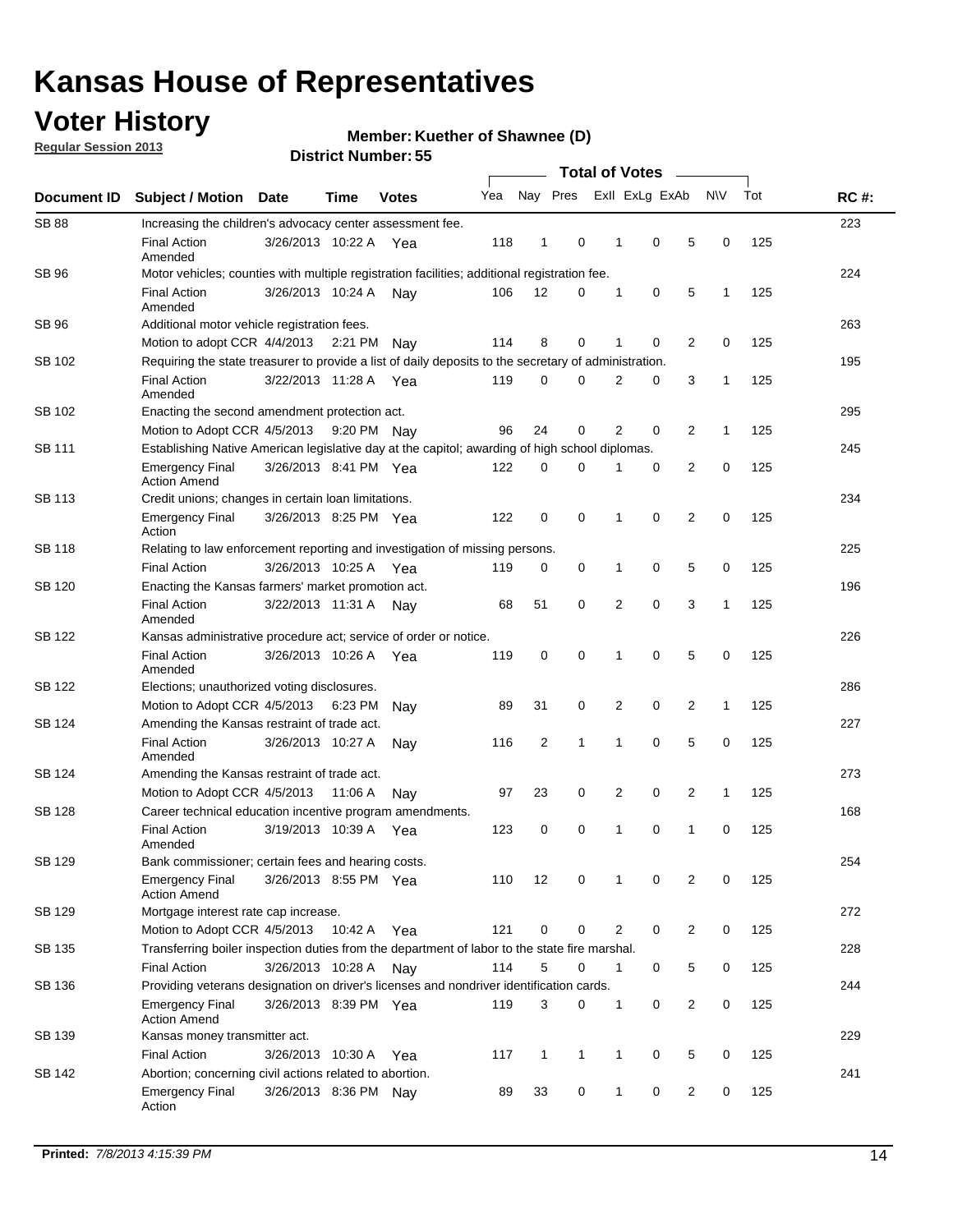## **Voter History**

**Member: Kuether of Shawnee (D)** 

**Regular Session 2013**

| Document ID     |                                                                                                                                                                                                       |                       |             |              |     |          |             | <b>Total of Votes</b> |                |                |           |     |             |
|-----------------|-------------------------------------------------------------------------------------------------------------------------------------------------------------------------------------------------------|-----------------------|-------------|--------------|-----|----------|-------------|-----------------------|----------------|----------------|-----------|-----|-------------|
|                 | <b>Subject / Motion</b>                                                                                                                                                                               | <b>Date</b>           | Time        | <b>Votes</b> | Yea | Nay Pres |             |                       | Exll ExLg ExAb |                | <b>NV</b> | Tot | <b>RC#:</b> |
| SB 149          | 239<br>Drug screening for recipients of cash assistance and unemployment benefits.                                                                                                                    |                       |             |              |     |          |             |                       |                |                |           |     |             |
|                 | <b>Emergency Final</b><br><b>Action Amend</b>                                                                                                                                                         | 3/26/2013 8:33 PM Nav |             |              | 106 | 16       | 0           | 1                     | 0              | 2              | 0         | 125 |             |
| SB 164          | Relating to the director of vehicles regulating providers of motor vehicle functions.                                                                                                                 |                       |             |              |     |          |             |                       |                |                |           |     | 247         |
|                 | <b>Emergency Final</b><br><b>Action Amend</b>                                                                                                                                                         | 3/26/2013 8:43 PM Nay |             |              | 117 | 5        | 0           | 1                     | 0              | 2              | 0         | 125 |             |
| SB 164          | Relating to the director of vehicles regulating providers of motor vehicle functions.                                                                                                                 |                       |             |              |     |          |             |                       |                |                |           |     | 268         |
|                 | Motion to adopt CCR 4/4/2013 5:32 PM Nay                                                                                                                                                              |                       |             |              | 111 | 9        | 0           | 1                     | 0              | 2              | 2         | 125 |             |
| SB 166          | Insurers supervision, rehabilitation and liquidation act; derivatives.                                                                                                                                |                       |             |              |     |          |             |                       |                |                |           |     | 206         |
|                 | <b>Final Action</b>                                                                                                                                                                                   | 3/26/2013 9:52 AM Yea |             |              | 119 | 0        | $\mathbf 0$ | 1                     | 0              | 5              | 0         | 125 |             |
| SB 168          | Limiting nuisance actions against certain agricultural activities.                                                                                                                                    |                       |             |              |     |          |             |                       |                |                |           |     | 169         |
|                 | Final Action<br>Amended                                                                                                                                                                               | 3/19/2013 10:40 A Nay |             |              | 111 | 12       | 0           | 1                     | 0              | 1              | 0         | 125 |             |
| SB 168          | Limiting nuisance actions against certain agricultural activities.                                                                                                                                    |                       |             |              |     |          |             |                       |                |                |           |     | 264         |
|                 | Motion to adopt CCR 4/4/2013                                                                                                                                                                          |                       | 2:30 PM Nay |              | 110 | 12       | 0           | 1                     | 0              | 2              | 0         | 125 |             |
| SB 171          | School districts; amendments to Kansas uniform financial accounting and reporting act.                                                                                                                |                       |             |              |     |          |             |                       |                |                |           |     | 248         |
|                 | <b>Emergency Final</b><br><b>Action Amend</b>                                                                                                                                                         | 3/26/2013 8:44 PM Yea |             |              | 122 | 0        | 0           | 1                     | 0              | $\overline{2}$ | 0         | 125 |             |
| SB 171          | School districts; amendments to Kansas uniform financial accounting and reporting act.                                                                                                                |                       |             |              |     |          |             |                       |                |                |           |     | 285         |
|                 | Motion to Adopt CCR 4/5/2013 6:19 PM Nay                                                                                                                                                              |                       |             |              | 63  | 57       | 0           | 2                     | 0              | 2              |           | 125 |             |
| SB 171          | Appropriations for FY 2013, FY 2014, FY 2015, FY 2016, FY 2017 and FY 2018 for various state agencies; capital<br>improvement projects; claims against the state.                                     |                       |             |              |     |          |             |                       |                |                |           |     | 320         |
|                 | Motion to adopt CCR 6/1/2013 4:30 PM Nay                                                                                                                                                              |                       |             |              | 63  | 51       | 0           | 0                     | 0              | 8              | 3         | 125 |             |
| SB 187          | Establishing the workers compensation and employment security boards nominating committee; administrative law judge<br>appointment; workers compensation appeals board.                               |                       |             |              |     |          |             |                       |                |                |           | 242 |             |
|                 | <b>Emergency Final</b><br><b>Action Amend</b>                                                                                                                                                         | 3/26/2013 8:37 PM Nav |             |              | 88  | 34       | 0           | 1                     | 0              | 2              | 0         | 125 |             |
| SB 187          | Amending workers compensation law provisions; establishing the workers compensation and employment security boards<br>nominating committee; notice requirements; workplace health and safety program. |                       |             |              |     |          |             |                       |                |                |           |     | 274         |
|                 | Motion to Adopt CCR 4/5/2013 11:26 A Nay                                                                                                                                                              |                       |             |              | 89  | 31       | 0           | 2                     | 0              | 3              | 0         | 125 |             |
| SB 199          | University of Kansas medical center; midwest center for stem cell therapy.                                                                                                                            |                       |             |              |     |          |             |                       |                |                |           |     | 235         |
|                 | <b>Emergency Final</b><br><b>Action Amend</b>                                                                                                                                                         | 3/26/2013 8:26 PM Nay |             |              | 90  | 32       | 0           | 1                     | 0              | 2              | 0         | 125 |             |
| SB 199          | Health care; stem cell therapy and unused medications.                                                                                                                                                |                       |             |              |     |          |             |                       |                |                |           |     | 290         |
|                 | Motion to Adopt CCR 4/5/2013                                                                                                                                                                          |                       | 7:52 PM Nay |              | 90  | 30       | 0           | 2                     | 0              | $\overline{2}$ |           | 125 |             |
| SB 216          | Allowing a public building commission to acquire land for a municipal university similar to what such commission is currently<br>allowed to do for any state university.                              |                       |             |              |     |          |             |                       |                |                |           |     | 185         |
|                 | <b>Final Action</b>                                                                                                                                                                                   | 3/21/2013 11:23 A     |             | Yea          | 121 | 0        | 0           | 1                     | 0              | 3              | 0         | 125 |             |
| SB 246          | Reconciling amendments to certain statutes.                                                                                                                                                           |                       |             |              |     |          |             |                       |                |                |           |     | 315         |
|                 | <b>Emergency Final</b><br>Action                                                                                                                                                                      | 5/23/2013 2:14 PM Yea |             |              | 111 | 0        | 0           | 1                     | 0              | 8              | 5         | 125 |             |
| <b>SCR 1604</b> | Joint rules for the Senate and House of Representatives, 2013-2014.                                                                                                                                   |                       |             |              |     |          |             |                       |                |                |           |     | 5           |
|                 | <b>Final Action</b><br>Amended                                                                                                                                                                        | 1/28/2013 11:12 A Nay |             |              | 81  | 41       | 0           | 0                     | 0              | 3              | 0         | 125 |             |
| <b>SCR 1606</b> | Honoring pregnancy maintenance resource centers.                                                                                                                                                      |                       |             |              |     |          |             |                       |                |                |           |     | 240         |
|                 | <b>Emergency Final</b><br>Action                                                                                                                                                                      | 3/26/2013 8:34 PM Yea |             |              | 122 | 0        | 0           | 1                     | 0              | 2              | 0         | 125 |             |